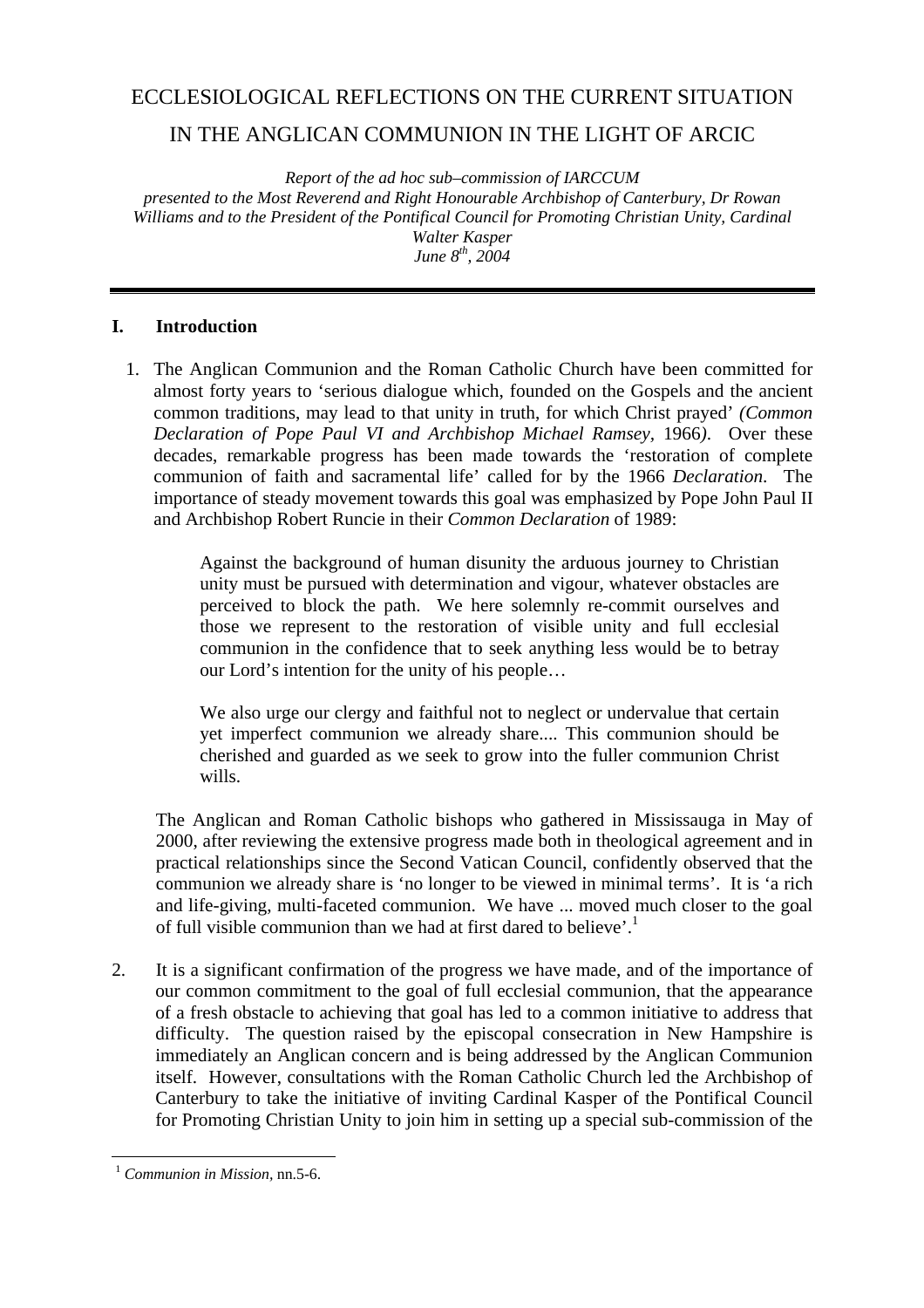International Anglican-Roman Catholic Commission for Unity and Mission (IARCCUM) to address the ecclesiological concerns raised by the event. As members of this sub-commission, we are grateful to be given an opportunity to contribute to the process of discernment within the Anglican Communion. We believe that the invitation to make this ecumenical contribution illustrates how close our two communions have come to each other, and reflects the fact that what one communion does has consequences for the other. Cardinal Kasper said of the present situation that Catholics do not see themselves simply as observers: because of our close relationship, there is no such thing as an entirely unilateral decision or action. He added that it was precisely in the midst of problems that dialogue was most necessary.

3. Our theological dialogue of the past decades, carried out through the Anglican-Roman Catholic International Commission (ARCIC), has been principally concerned with doctrinal issues, but it has also dealt with moral matters, and in the process, has shown how closely the two are interconnected. The Agreed Statement, *Life in Christ: Morals, Communion and the Church* (1994), claimed that:

> despite existing disagreement in certain areas of pastoral and practical judgement, Anglicans and Roman Catholics derive from the Scripture and Tradition the same controlling vision of the nature and destiny of humanity and share the same fundamental moral values. (*Life in Christ*, 1)

Our sharing in this common Apostolic heritage enables us to give shared witness and to speak prophetically on moral questions. Recent developments, however, call into question the extent to which we in fact share a moral vision. The episcopal consecration in New Hampshire raises two areas of concern: one relating to the moral teaching involved; the other to the ecclesiological difficulties deriving from the course of action taken. With regard to the moral aspect, the Roman Catholic Church holds a firm position on homosexuality, which is set out, for example, in the *Catechism of the Catholic Church*, nn.2357-2359. The consecration, following the endorsement of the General Convention, has caused Roman Catholics, and many Anglicans, to question, however, whether the churches of the Anglican Communion can sustain a coherent teaching and practice in this area, since the action was taken in spite of Resolution 1.10 of the 1998 Lambeth Conference and the statement of the meeting of Primates in October, 2003. This very fact simultaneously highlights the major ecclesiological questions that have been raised.

4. The Lambeth Commission has not been asked to address directly the question of homosexuality but rather to focus on related ecclesiological issues. In like manner, our sub-commission has been asked specifically to give attention to the ecclesiological implications arising from the recent developments in the Anglican Communion, particularly in the light of, and with reference to, the relevant Agreed Statements of ARCIC. The major focus of our report, therefore, will be to draw out of the ARCIC texts pertinent signposts which relate to the current situation in the Anglican Communion, in the hope that they may help the Lambeth Commission in addressing the questions before it. In order to contextualise the contributions from ARCIC, showing them to arise both out of our ancient common traditions, and out of recent ecclesiological thinking in both the Anglican Communion and the Catholic Church, we offer a preliminary section on shared ecclesiological foundations. We look first at the  $4<sup>th</sup>$  century, where there are certain parallels to the current context which suggest some helpful insights for the present situation. Next, we look to recent statements from both our communions on the maintenance of communion, which have shaped and, in some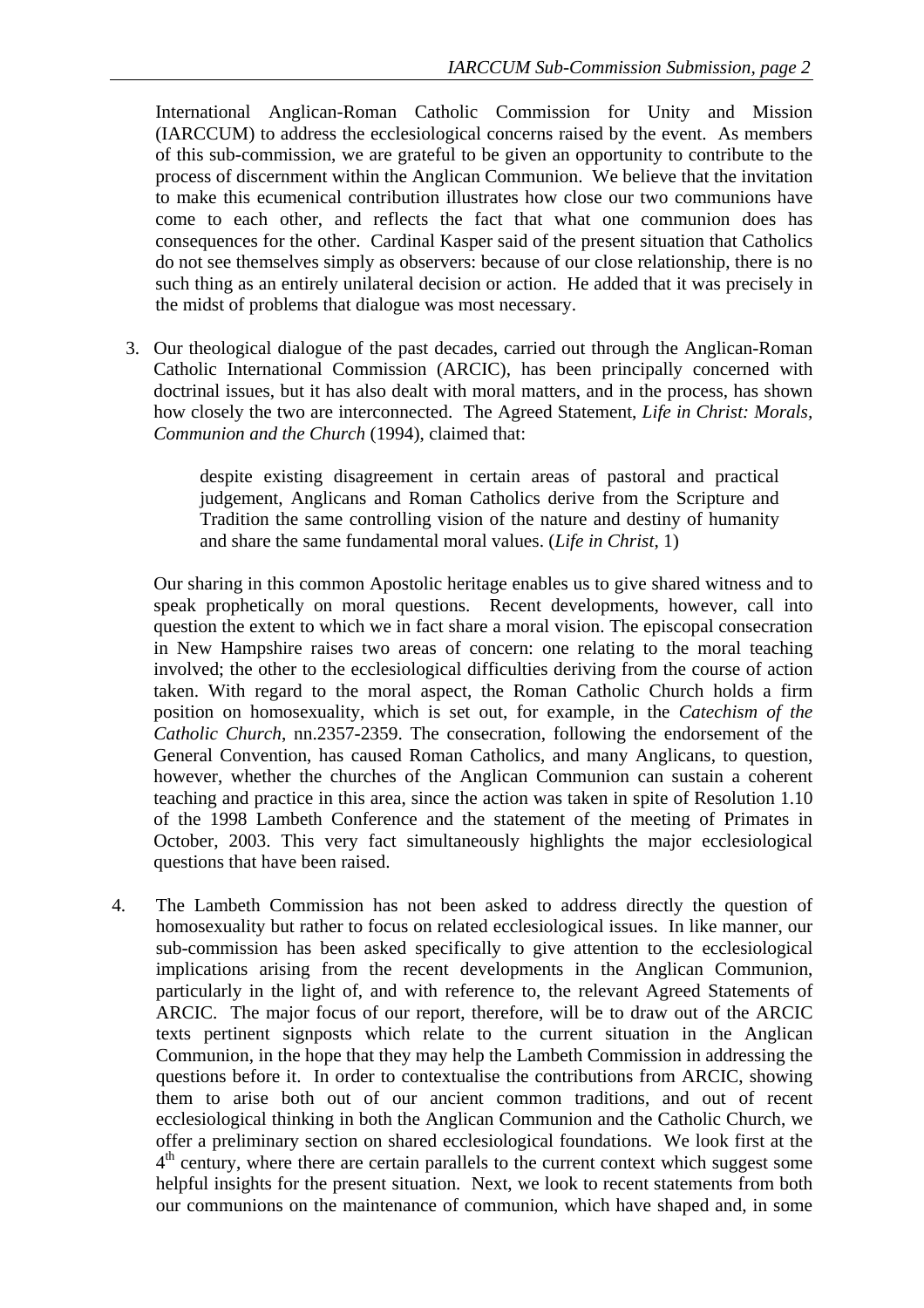instances, been influenced by the work of ARCIC. Finally, in the principal section of this document, we turn to the ARCIC Agreed Statements, identifying five areas relevant to the task facing the Lambeth Commission. We hope that our reflections will help the Commission to take full account of that 'certain yet imperfect communion we already share', and to cherish and guard it 'as we seek to grow into the fuller communion Christ wills' (*Common Declaration*, 1989).

### **II. Ecclesiological Pointers Past and Present**

# **i. The Church's Life in the 4th Century**

- 5. The fourth century was a particularly turbulent period in the Church's history, during which the Christian community was both grappling with the doctrinal crisis of Arianism and adapting to a new relationship with the State. Henry Chadwick notes that it 'was the misfortune of the fourth-century church that it became engrossed in a theological controversy at the same time as it was working out its institutional organization.<sup>2</sup> The same could be said for the Anglican Communion today, which is in the throes of a major controversy regarding sexuality and ordination at the same time as it is seeking to develop structures to sustain an interdependent life among an everincreasing number of provinces. It is helpful to look to the Church's life in the  $4<sup>th</sup>$ century at a time of doctrinal crisis and to note in particular the role of councils, the responsibilities of bishops and metropolitans, and the relationship between local and universal within the *koinonia* of the Church.
- 6. The  $4<sup>th</sup>$  century shows the Church's instinct to address problems by means of councils of bishops, and in this way, to hold together the Church in its local and universal expressions. The Council of Nicaea, for instance, lays down fundamental principles for episcopal life and relations, stipulating that a bishop should be ordained by all the bishops of his province, if possible, but never by less than three, and that whatever is done in a province is subject to the consent and confirmation of the metropolitan of that province (canon 4). Nicaea also acknowledged particular regional prerogatives of the bishops of Rome and Alexandria, whereby they had authority to confirm episcopal elections beyond the strict bounds of their own provinces (canon 6) . The Council of Sardica (342/3), while not accepted as a universal council, reflects the same sense of interdependence between the local and the universal. With regard to the integrity of the local church it decreed that, 'if in any province, any bishop have a cause against his brother and fellow-bishop, neither shall call in bishops from another province'.<sup>3</sup> This measure in turn highlighted the leadership role of the metropolitan in the bishops' own province. On the other hand, Sardica reflects the importance of interdependence of local churches with the Church universal by decreeing that if an accused or deposed bishop felt himself to be misjudged, there could be an appeal to the Bishop of Rome by those who heard the case, by the neighbouring bishops or by the bishop himself. If the Bishop of Rome decided that the case should be retried, he could appoint judges or send a delegate to sit with the neighbouring bishops to settle the matter (canon 3).
- 7. It is plain that the Church's conciliar life, which was developing at this time, did not spontaneously function in total harmony. In  $4<sup>th</sup>$  century practice, many councils were actually summoned by the emperor (e.g. Nicaea, 325; Constantinople, 381) or emperors (Sardica, 342/343). Moreover, a feature of the period between Nicaea and

 $\overline{a}$ <sup>2</sup> Henry Chadwick, *The Early Church* (Harmondsworth: Penguin, revised ed. 1993), p.133.  $\frac{3}{3}$  J. Stavenson (ed.), *Croosle, Councils and Controversies* (London: SPCK, 1989), p.15

<sup>&</sup>lt;sup>3</sup> J. Stevenson (ed.), *Creeds, Councils and Controversies* (London: SPCK, 1989), p.15.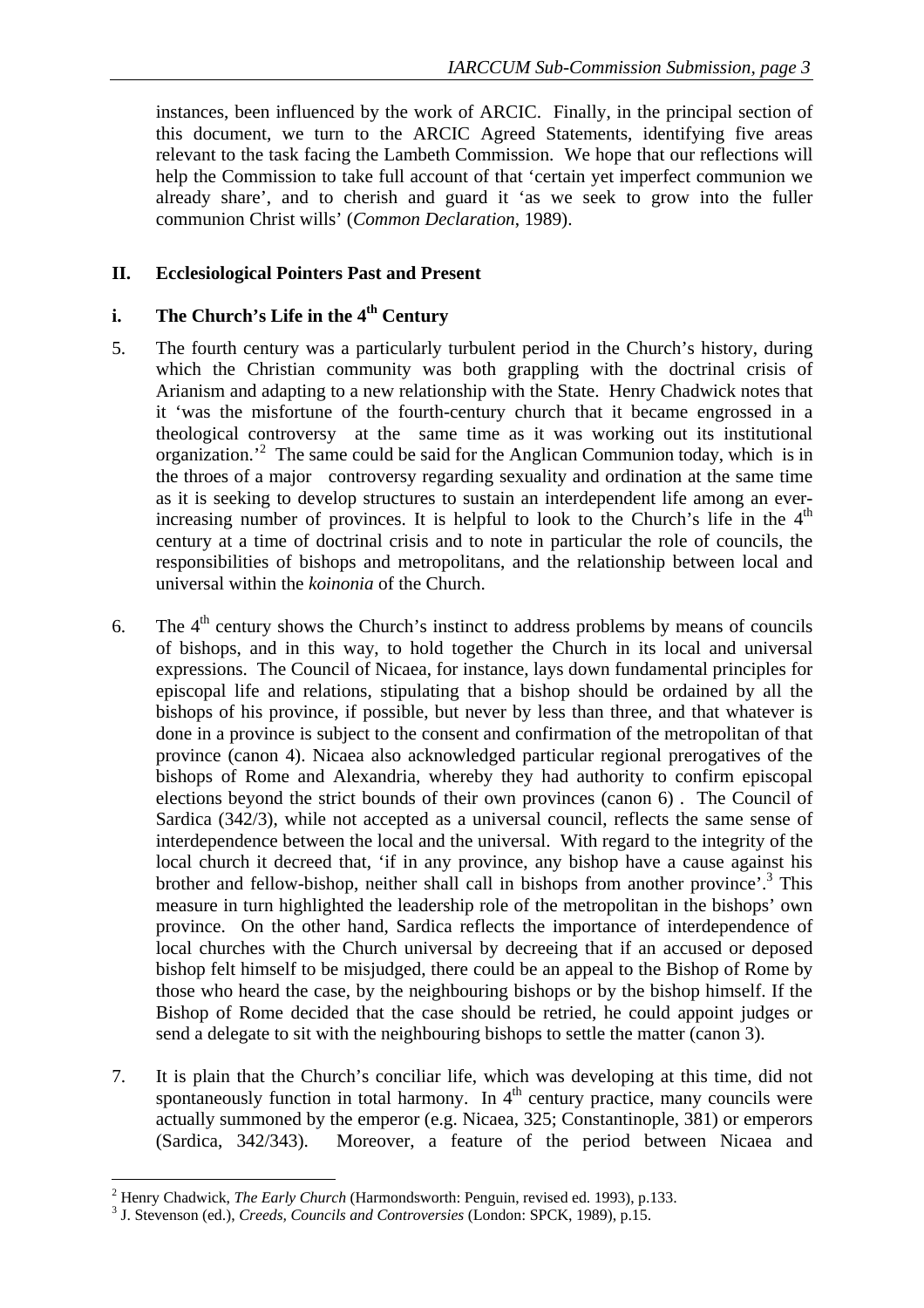Constantinople 'was certainly the large number of controversial assemblies of bishops which were summoned by one party or the other or by the emperors themselves'; $4$  the resolution of these controversies necessitated further clarification of the relationship between the local and the universal Church. Through this formative period, we can see that metropolitans undoubtedly exercised a vital role in the assurance of good order, and that important patriarchal and primatial responsibilities were beginning to be clarified for the effective living out of the Church's life of communion. **Unity** and **interdependence** were emerging as essential hallmarks of authentic *koinonia*. Patterned on the primordial communion of the three persons of the Holy Trinity, these hallmarks were to characterize the life of the Church at all levels.

- 8. Commenting on the councils of the early Church, the Orthodox scholar, Alexander Schmemann, insists that: 'the basic truth to which all canons dealing with bishops, their consecration and their jurisdiction point and refer, is the reality of *unity*, as the very essence of the Church', and that 'the unity and interdependence of the bishops' is 'the form of the Church's unity'.<sup>5</sup> In this way, the bishop mediates his church to the wider communion of churches, and the wider communion to his own church. In the name of the Good Shepherd, he has prerogatives of leadership among his people that cannot be abdicated. The bishop is not just a chairman, but exercises his distinctive ministry of leadership in, with and among his people. Authentic *koinonia* has a focal point - the bishop among his people *-* just as the life of the Trinity is centred upon the Father. Moreover, authentic *koinonia* requires unity and interdependence between this focal figure and the community gathered around him. As suggested above, the early Church displayed this configuration not just within each local church but also at the regional or provincial level. The 34<sup>th</sup> of the *Apostolic Canons* (c.375-380) stipulated that the bishops of every region should acknowledge the one who is first among them as their head and do nothing of consequence without his consent, as also he should do nothing without their consent, 'for so there will be unanimity and God will be glorified through Christ in the Holy Spirit'.<sup>6</sup>
- 9. Recalling the crises, councils and canons of the 4th century helps us to reflect on our current situation: in particular, on the role of the local bishop, and his relationship to the metropolitan and the universal Church, in safeguarding the unity of the Church. The practice of the 4th century, which shows that, in challenging situations, consultation and conciliarity alone are not always sufficient to sustain and protect ecclesial communion, may also suggest models for the Anglican Communion as it seeks to find a way forward. In particular, it may suggest the need for some kind of right of appeal from within any Anglican province to the Archbishop of Canterbury. More broadly, it may suggest the need to strengthen both the focal role of the Primates within provinces and that of the Archbishop of Canterbury among the Primates. These would be important developments during this interim period as we continue to work towards full visible unity between the Anglican Communion and the Catholic Church. There is everything to be said for both our Communions developing a polity which is both consistent with the early Church and also consistent with the sort of Church we believe God is calling us to become together in the future.

 $\overline{a}$ <sup>4</sup> J.N.D.Kelly, *Early Christian Creeds* (London: Longman, 1972), p.263.

Alexander Schmemann, 'Problems of Orthodoxy in America', *St Vladimir's Seminary Quarterly* 8(1964), pp.75, 80.<br><sup>6</sup> E Y Eur

F.X. Funk, *Didascalia et Constitutiones Apostolorum* (Paderborn, 1905), vol.1, pp.572-5.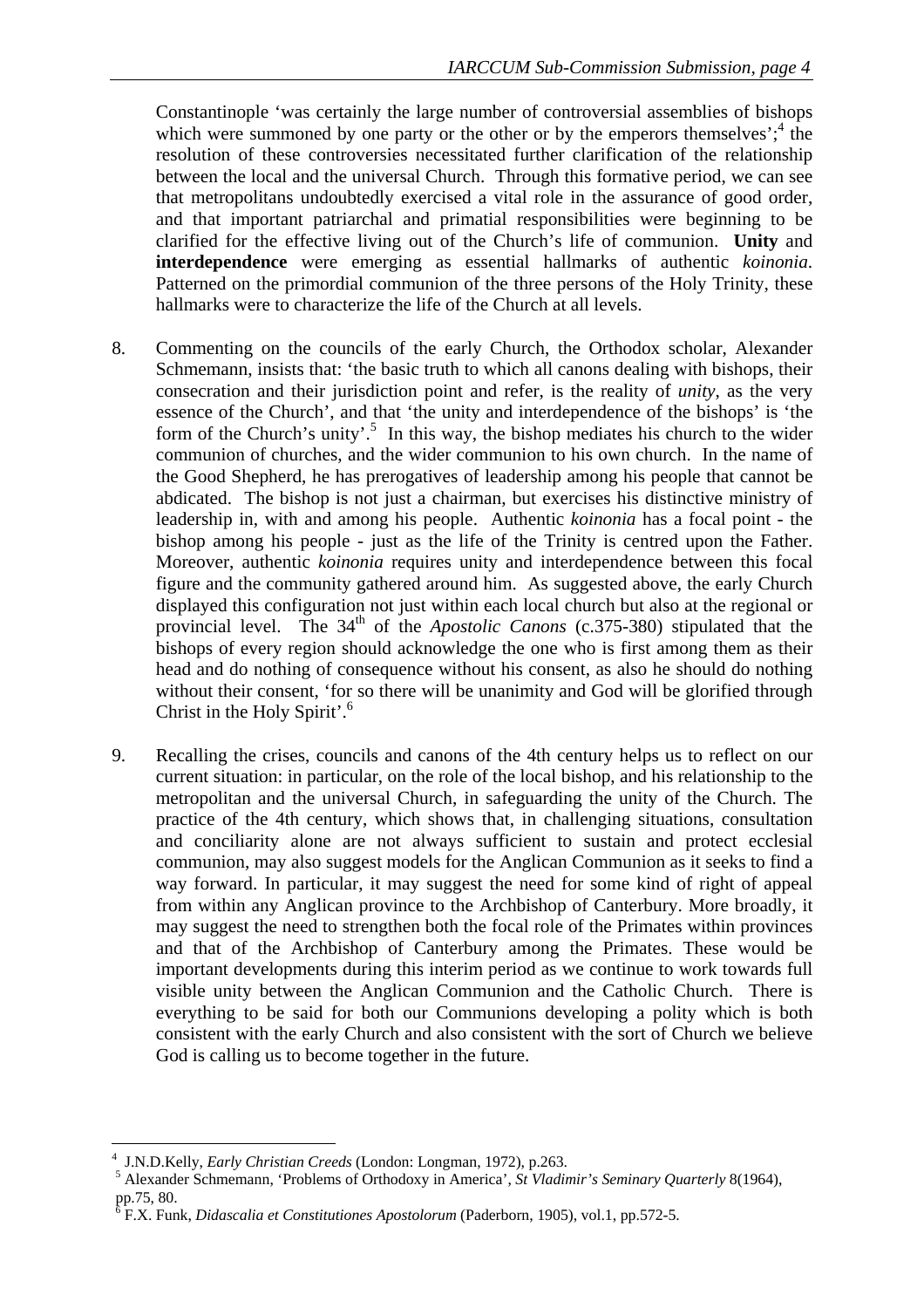#### **ii. Recent Reflections on** *koinonia* **in our two Communions**

- 10. In order to contextualise the ARCIC material which follows, we turn now to review some of the ecclesiological themes in recent writings of both our Communions, illustrating a converging understanding about the Church as *koinonia,* the maintenance of communion and decision-making in communion.
- 11. Each of our Communions affirms *koinonia* as the fundamental reality of the Church and also as the primary concept for our understanding of the life and mission of the Church, both through history and today.<sup>7</sup> Since Jesus Christ is the Word of God incarnate, the life in which the Church participates, as the Body of Christ, is the life of the Trinity, which is one of perfect *koinonia*. *Koinonia* is both God's gift to us and our calling. Dependent on the Holy Spirit, we are to manifest God's life in and for the world.<sup>8</sup>
- 12. Each of our Communions understands that *koinonia* is sustained and nurtured by "structures of grace", the constituent elements or bonds of communion. Each agrees that all the various elements of visible communion are gifts of the Risen Christ, bestowed through the power of the Holy Spirit, on the Church. They are not separable items but integrally related to one another. Working together they serve and protect the inner mystery of the Church's communion. By such gifts of communion, the Church is held together in the apostolic Tradition, enabled to offer united worship and praise to the Triune God, and strengthened and organized to be the sacrament of God's presence in the world. $9$
- 13. Each Communion considers that it lives by these bonds of communion. Anglicans are held together in a life of visible communion by baptism, 'the confession of a common faith, the celebration of the eucharist, a life of common prayer, the service of an ordered ministry, conciliar structures, shared service and mission …These elements belong to the universal Church and are not unique to Anglicans. They are, nevertheless, lived out in a recognisably and characteristically Anglican way.<sup> $10$ </sup> These bonds are what Roman Catholics also indicate when they say that the unity of the Church is 'constituted by the bonds of the profession of faith, the sacraments and hierarchical communion.'11 Essential to these bonds for Roman Catholics is the ministry of the Bishop of Rome and the bishops in communion with him.<sup>12</sup> Anglicans recognise that the constitutive elements of the Church exist in the Roman Catholic Church, while the Roman Catholic Church has acknowledged that 'some and even very many of the significant elements and endowments which together go to build up and give life to the Church itself, can exist outside the visible boundaries of the Catholic Church';<sup>13</sup> or, in the words of *Ut Unum Sint,* that 'many elements of great value … are also found in other Christian Communities.'14
- 14. Each of our Communions cherishes the ministry of *episcopacy* in apostolic succession as having a decisive role within the succession of communities living in fidelity to the

<sup>&</sup>lt;sup>7</sup> *The Final Report of the Extraordinary Synod of Bishops*, 1985 states: "The ecclesiology of communion is the central and fundamental idea of the Council's document" (II. C. n.1); *The Virginia Report*, Chapter 2.

 $8$  The Virginia Report, Chapter 2; Unitatis redintegratio, n.2; The Final Report of the Extraordinary Synod of *Bishops*, 1985, II. C. n.1.<br><sup>9</sup> First Penert of the Fem

<sup>&</sup>lt;sup>9</sup> First Report of the Eames Commision paras 26-27; *Lumen gentium*, n.8; *Unitatis redintegratio*, n.3.<br><sup>10</sup> The Virginia Report, Chapter 3.<br><sup>11</sup> *Ut Unum Sint*, n.9.<br><sup>12</sup> The Ecumenical Directory (1993), n.10 and *Ut U*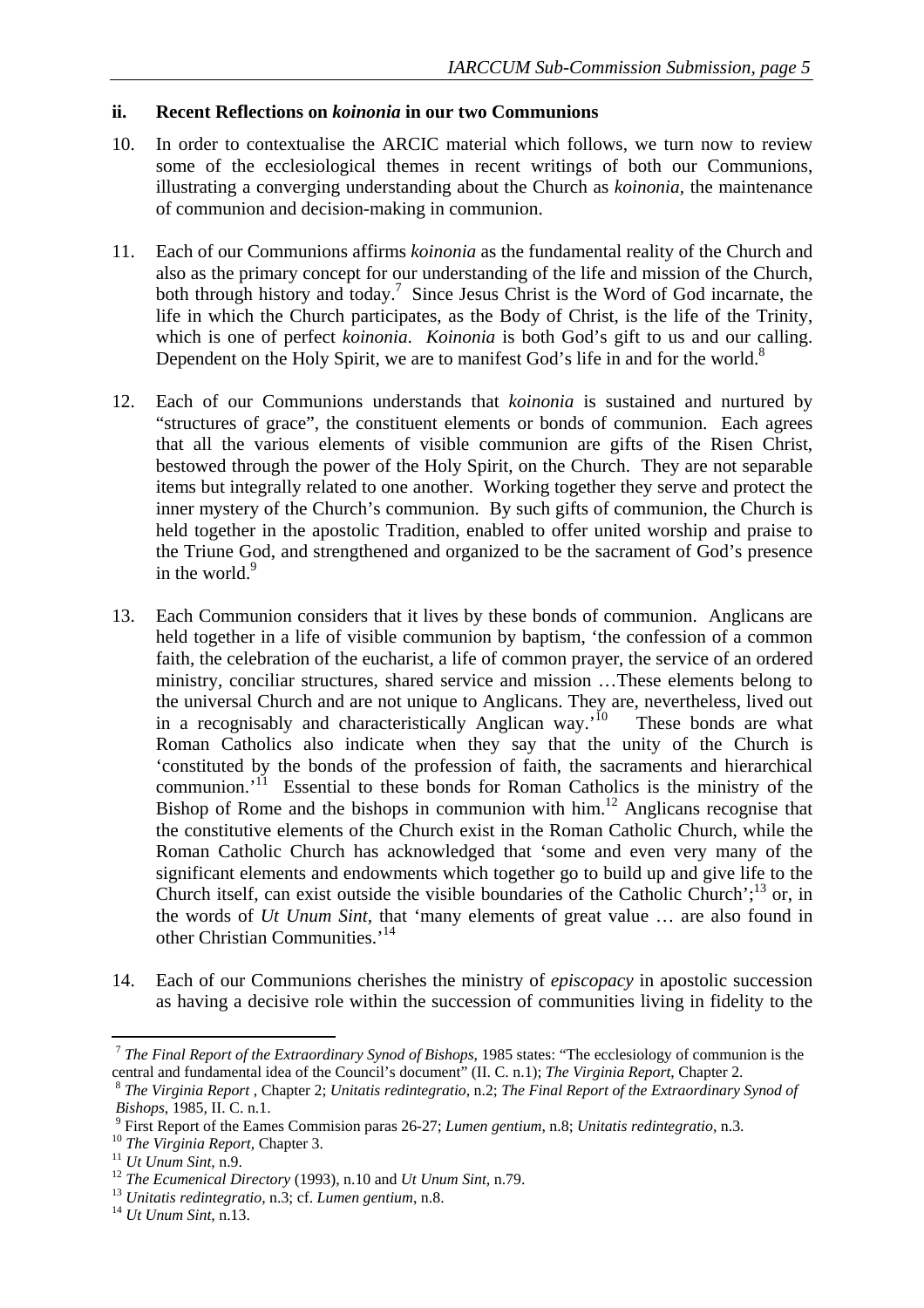apostolic Tradition. The episcopal ministry, exercised in a personal, collegial and communal way, nurtures the communion of the Church and safeguards the unity between local churches. Collegiality and some form of primacy are exercised in both our Communions at the different levels of the Church's life. At the world level, collegiality for Anglicans is expressed in the meeting of the Lambeth Conference. The Archbishop of Canterbury is the personal focus of unity and communion, having 'in a particular way the care of all the churches which is shared by all the bishops'. His task is 'not to command, but to gather', and within the Anglican Communion, his authority is understood as moral and not juridical. His is 'a primacy of honour'.<sup>15</sup> Only an Archbishop of Canterbury may call bishops to a Lambeth Conference. He presides at the Conference, chairs the regular meetings of Primates and is President of the Anglican Consultative Council. For Anglicans, the communal dimension of the exercise of *episcope*, expressed in synods in which laity participate, is a vital part of the maintenance of communion. Roman Catholics stress that the fullness of *koinonia* entails the ministry of universal primacy of the Bishop of Rome, the successor of St Peter, to whom Christ entrusted all his sheep 'to be confirmed in faith and shepherded in perfect unity'. The service of unity of the Bishop of Rome is exercised by him within the college of bishops.<sup>16</sup>

- 15. Each of our Communions emphasises the interdependence of the local and the universal. Although binding decisions for Anglicans can only be made at the level of a province, there has been a growing 'sense' that matters that touch the faith, order or moral life of the Communion should be settled within the interdependent life of the Anglican Communion – and, in a divided Christendom, should be considered in a way that is open to the rest of the Church. Archbishop Robert Runcie challenged what he called 'the shibboleth of autonomy'. His speech to the 1988 Lambeth Conference was an encouragement to continue moving along a path from independence to interdependence: 'We have reached the stage of growth of the Communion when we must begin to make radical choices, or growth will imperceptibly turn to decay. I believe the choice between independence and interdependence…is quite simply the choice between unity or gradual fragmentation'.17 *The Virginia Report* suggests that: 'within the Anglican Communion matters which touch the communion of all the churches need to be discerned and tested within the life of the interdependence of the Provinces ...<sup>18</sup>
- 16. Anglicans have developed international structures and processes for the purpose of helping them to maintain the communion of all the churches. The Lambeth Conference has served the Anglican Communion since 1867. Resolution 49 of the Conference of 1930 declared that the Churches of the Anglican Communion 'are bound together not by a central legislative and executive authority, but by mutual loyalty sustained through

<sup>&</sup>lt;sup>15</sup> The Truth Shall Make you Free: Report of the 1988 Lambeth Conference (London: CHP, 1988) Dogmatic and Pastoral Concerns, p.110. He is 'a pastor in the service of unity, offers a ministry of service, care and support to the Communion' (*The Virginia Report*, in *The Official Report of the Lambeth Conference*, 1998, p.56).<br><sup>16</sup> Unitatis redintegratio, n.2.

<sup>&</sup>lt;sup>17</sup> Robert Runcie, Opening Address to the Lambeth Conference, *The Truth Shall Make You Free*, The Lambeth Conference 1988, pp. 16 and 17.

<sup>18</sup> *The Virginia Report,* Chapter 5, para. 24; cf also Resolution 34 of the ACC 2002 having in mind the emphasis on mutual responsibility and interdependence called upon: '1) dioceses and individual bishops not to undertake unilateral actions or adopt policies which would strain our communion with one another without reference to their provincial authorities; 2) provincial authorities to have in mind the impact of their decisions within the wider Communion; and 3) all members of the Communion, even in our disagreements to have in mind the 'need for courtesy, tolerance, mutual respect and prayer for one another' (1998, II.2 e).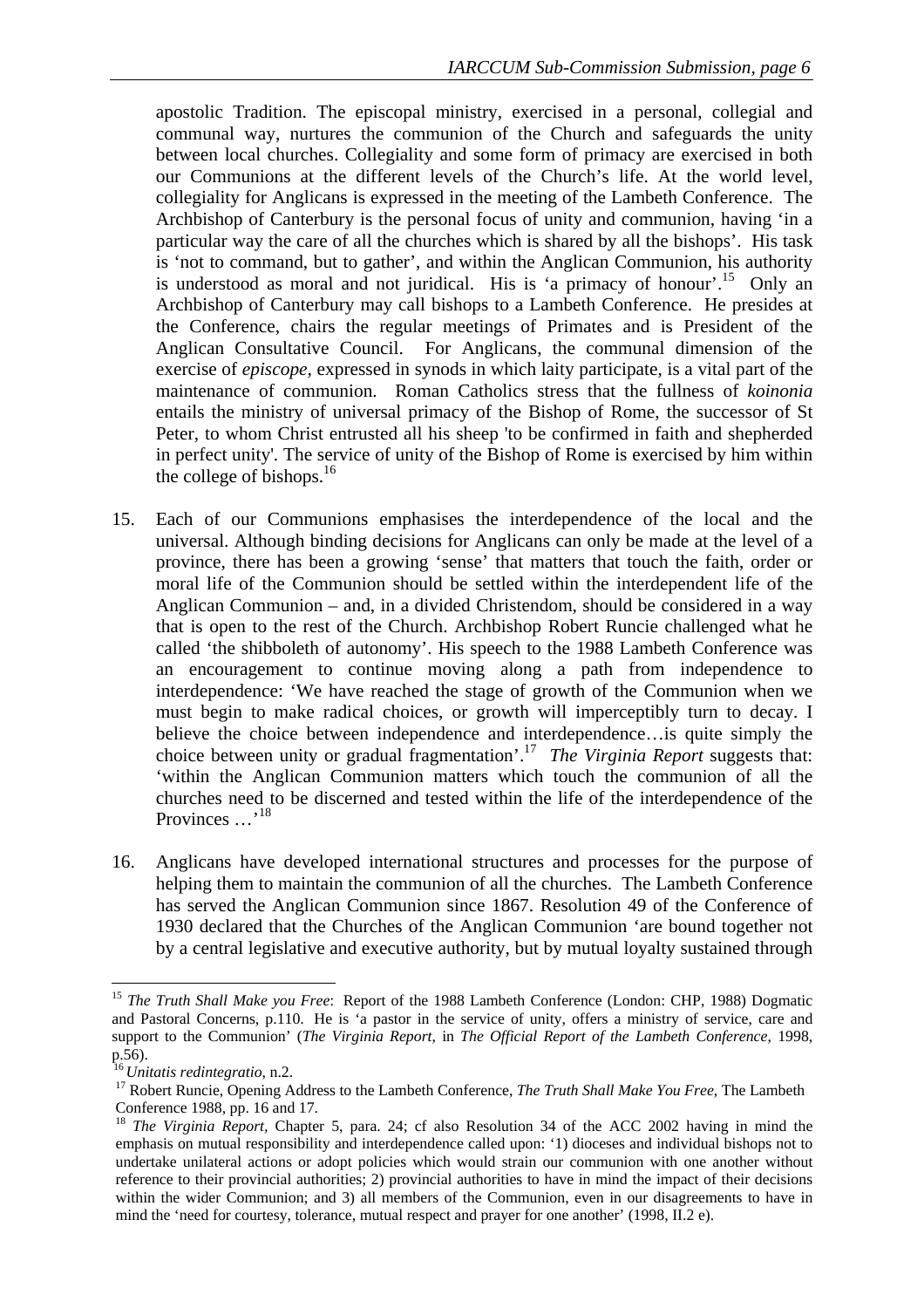the common counsel of the bishops in conference.' Two newer organs, the Anglican Consultative Council and the Primates' Meeting also have a part to play, along with the Archbishop of Canterbury and the Lambeth Conference, in the Anglican Communion's discernment of what is faithful to the Apostolic tradition on matters which touch the unity of the Church. Decision-making entails consultation, dialogue, discernment and reception and involves those with a special ministry of oversight and the whole people of God.

- 17. Roman Catholics hold to 'the very ancient discipline whereby the bishops installed throughout the whole world lived in communion with one another and with the Roman Pontiff in a bond of unity, charity and peace', and also maintain the practice of holding councils wherein profound issues are to be settled together.<sup>19</sup> The college or body of bishops has 'no authority unless united with the Roman Pontiff, Peter's successor, as its head'.20 *Lumen gentium* speaks of the role of the entire body of the faithful in the discernment of matters of faith, which is 'aroused and sustained by the Spirit of truth'.<sup>21</sup>
- 18. Each of our Communions is exploring more effective ways to maintain *koinonia* in times of change. Roman Catholics, since Vatican II, have been gradually developing structures for sustaining *koinonia* more effectively: national and regional Episcopal Conferences, General Assemblies of the Synod of Bishops and, at local level, the involvement of lay people and clergy in parochial and diocesan pastoral councils. Anglicans have considered how to develop their international instruments of communion: the role of the Archbishop of Canterbury, the Lambeth Conference, the Anglican Consultative Council and the Primates' Meeting - and what part each has to play in the maintenance of the communion of local churches.
- 19. Each of our Communions stress the qualities of life that belong to Communion. The *Virginia Report* speaks of life in communion as one of mutuality, common concern for one another, forbearing one another in love.<sup>22</sup> Pope John Paul II has called for the fostering of a 'spirituality of communion', without which external structures 'will serve very little purpose', becoming 'mechanisms without a soul'. Such a spirituality centres on the 'contemplation of the mystery of the Trinity dwelling in us, …whose light we must also be able to see shining on the face of the brothers and sisters around us.' A spirituality of communion means thinking of our brothers and sisters in faith as 'those who are a part of me', and enables us to 'share their joys and sufferings, to sense their desires and attend to their needs', to 'make room' for each other, 'bearing "each other's burdens" (Gal 6:2)<sup>'.23</sup>
- 20. The convergence that we note in our understanding of the nature of the Church, of the constitutive elements of communion and of the ways in which communion is to be maintained prompt us to ask how far the recent events in North America challenge what we both believe. With this question in mind, we now turn our attention directly to the work of ARCIC, which has given sustained expression to our shared belief.

<sup>19</sup> *Lumen gentium*, n.22. *Lumen gentium* elaborates on the ministry of the Bishop of Rome, who 'presides over the whole assembly of charity and protects their legitimate variety, while at the same time taking care that these differences do not hinder unity, but rather contribute to it…' (n.13). 'There never is an ecumenical council which is not confirmed or at least recognized as such by Peter's successor. And it is the prerogative of the Roman Pontiff to convoke such councils, to preside over them and to confirm them...' (n.22).<br><sup>20</sup> *Ibid.* 

<sup>20</sup> *Ibid*. <sup>21</sup> *Ibid,* n.12. <sup>22</sup> *Virginia Report,* chapter 3, para.4. <sup>23</sup> *Novo Millennio Ineunte*, n.43.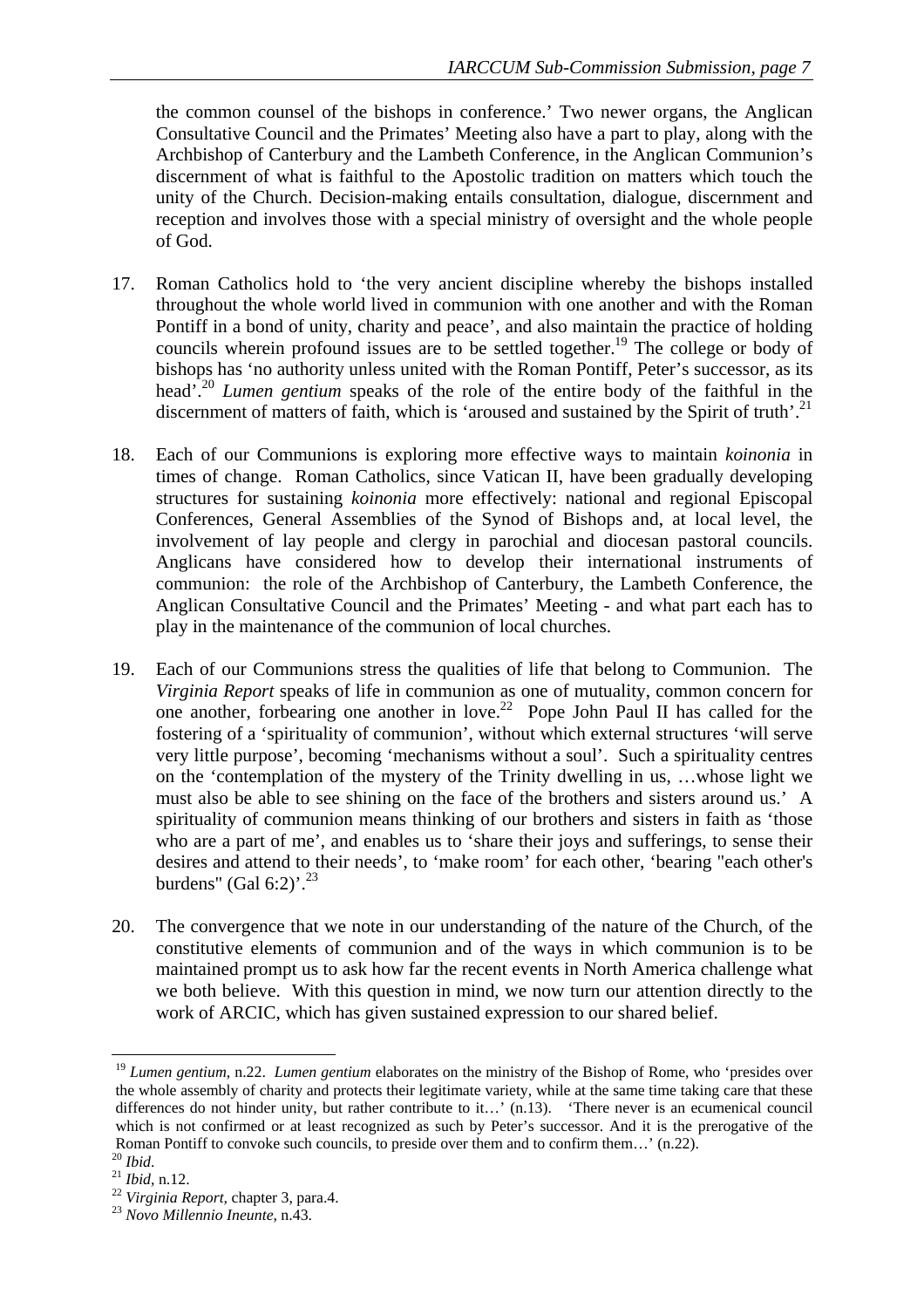# **III. ARCIC and the Lambeth Commission**

- 21. The theological conversations of ARCIC I and II have explored areas which have a bearing on the current situation in the Anglican Communion. ARCIC's Agreed Statements hold differing degrees of authority. The official responses of both Communions to the work of ARCIC I recognised 'substantial agreement' or 'significant convergence' in the areas treated in its Agreed Statements. The Agreed Statements of ARCIC II have not received official responses on the level of our two Communions. However, the Anglican and Roman Catholic bishops gathered at Mississauga in May 2000 were able to point to all the documents and note 'the very impressive degree of agreement in faith that already exists'.<sup>24</sup> Such recognition would seem to imply that actions or decisions taken by either Communion, which touch the communion of the Church, necessarily have implications for the other. Moreover, how each Communion acts either gives credibility to what has been agreed in our theological dialogue or calls that agreement into question. How we act also confirms, or denies, something about the sort of life we look to live together in the future and indicates the seriousness, or lack of seriousness, of our intention to move together in conformity with what has been agreed.
- 22. We believe that the theological Agreed Statements have insights to offer in interpreting the current situation and may even help to suggest a possible way forward. We would group these insights under five headings, as follows:
	- A. the nature of the Church as communion;
	- B. the constitutive elements of communion, the episcopal office, unity and diversity in ecclesial communion, and the relation between local churches and the universal Church;
	- C. discernment in the communion of the Church, authority and the use of Scripture and Tradition;
	- D. the qualities and obligations of life in communion;
	- E. morals and discerning in communion.

# **A. The nature of the Church as communion**

- 23. The understanding of the Church as communion is fundamental to all of the work of ARCIC – 'union with God in Christ Jesus through the Spirit is the heart of Christian *koinonia*' (*Final Report*, Introduction, 5). 'God wants his people to be in communion with him and with each other' (*Church as Communion*, 7). This communion thus embraces 'both the visible gathering of God's people and its divine life-giving source' (*Church as Communion*, 3). These two aspects of the nature and life of the Church must never be divorced. The *Final Report* goes on to talk of the eucharist as the effectual sign of *koinonia*, *episcope* as serving *koinonia*, and primacy as its link and focus (Introduction, 6).
- 24. *Church as Communion* is ARCIC's fullest treatment of the theme of *koinonia*, and notes in its conclusion that 'our two Communions agree in their understanding of the Church as communion' (56)*.* The report expands upon the nature of communion and sees how that notion is unfolded in Scripture. The Church, as the body of those baptised into the life and love of God, is the communion of believers called to be an effective sign, in and for the world, of all God intends for the whole of humanity. It is also an instrument of salvation and in its life, here and now, we are given a foretaste of the life God intends for all. It is inadequate to speak only of an invisible communion.

 $\overline{a}$ <sup>24</sup> *Communion in Mission*, n.4.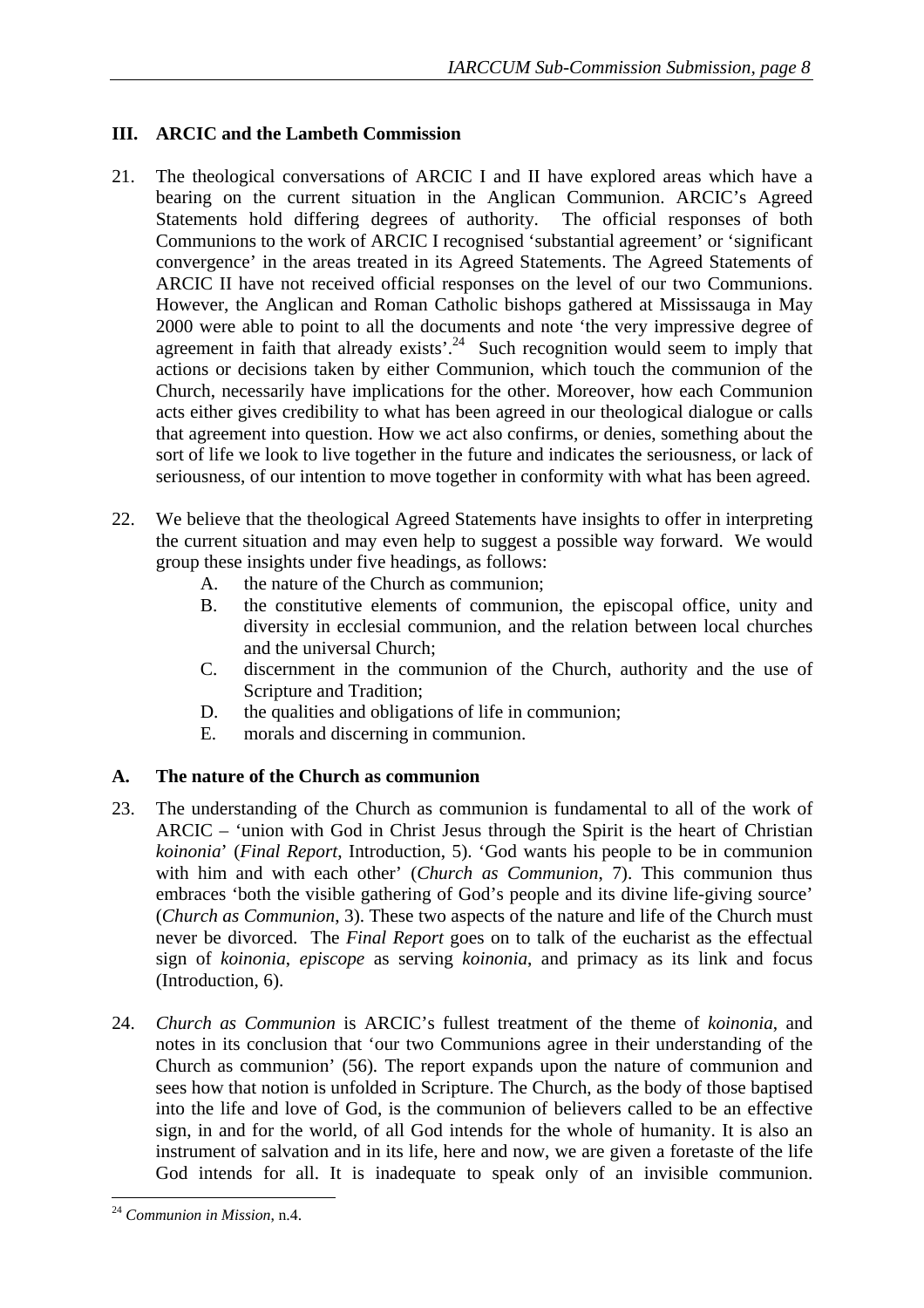Communion requires visible expression (43).

**The New Hampshire consecration has had an effect on the unity of the Anglican Communion. Recent documents have spoken of 'impaired communion' and even of 'broken communion'. In the light of the centrality that ARCIC gives to communion for the realisation of the Church, we ask whether the damage that the recent consecration is doing to communion can be acceptable to those who profess belief in one, holy, catholic and apostolic Church.** 

#### **B. Constitutive elements of ecclesial communion, the episcopal office, unity and diversity in communion, and the relationship between local churches and the universal Church**

25. ARCIC is clear that there are inter-related constitutive elements and facets which 'belong to the visible communion of the universal Church. Although their possession cannot guarantee the constant fidelity of Christians, neither can the Church dispense with them.' *(Church as Communion, n.46)*; indeed the Church has received these elements and has an obligation to pass them on (*Gift of Authority*, 14). *Church as Communion* notes:

For all the local churches to be *together in* communion, the one visible communion which God wills, it is required that all the essential constitutive elements of ecclesial communion are present and mutually recognised in each of them. Thus the visible communion between these churches is complete and their ministers are in communion with each other. (43)

The text proceeds to describe what constitutes ecclesial communion:

It is rooted in the confession of the one apostolic faith, revealed in the Scriptures and set forth in the Creeds. It is founded upon one baptism. The one celebration of the eucharist is its pre-eminent expression and focus. It necessarily finds expression in shared commitment to the mission entrusted by Christ to his Church…. Also constitutive of life in communion is acceptance of the same basic moral values, the sharing of the same vision of humanity created in the image of God and recreated in Christ and the common confession of the one hope in the final consummation of the Kingdom of God. (45)

The text goes on to state that the ministry of oversight, the fullness of which is entrusted to the episcopate, is needed to maintain and express the Church's unity and to hold together believers in the communion of the local church in the communion of all the churches. 'This ministry of oversight has both collegial and primatial dimensions…. It is exercised so that unity and communion are expressed, preserved and fostered at every level – locally, regionally and universally.' It is precisely within the context of the communion of all the churches that 'the Episcopal ministry of a universal primate finds its role as visible focus of unity' (45).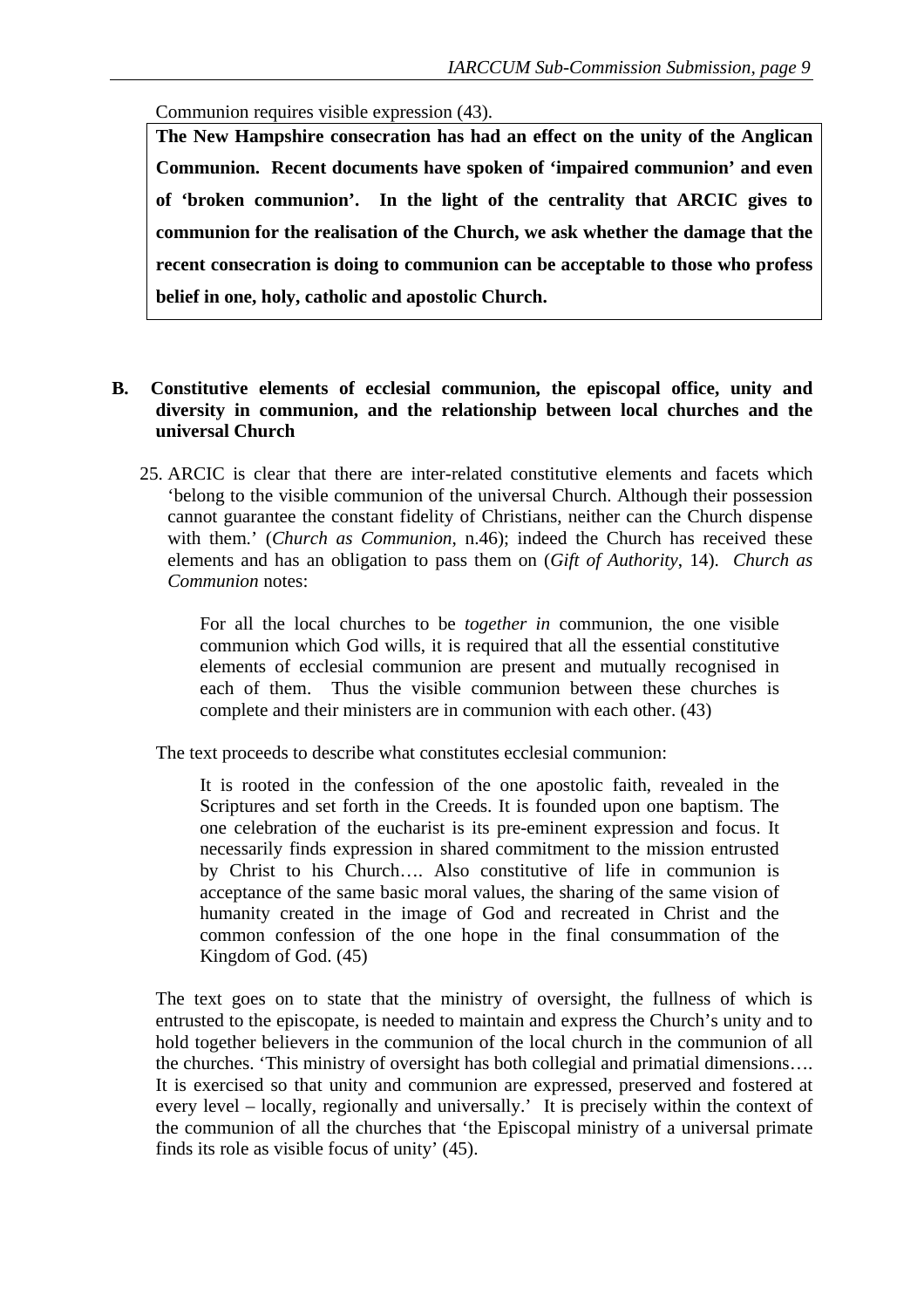**ARCIC understands that there is an essential relationship between all of the constitutive elements of the Church. They interrelate and belong to a single life of communion. To deny or damage one is to weaken the total life of communion of the Church. The New Hampshire consecration raises questions about how constitutive elements of communion - the unity of the episcopate, the authority of Scripture and its interplay with Tradition, and the holding of 'the same basic moral values' - have been honoured, singly and together.** 

- 26. ARCIC has much to say about the role of the bishop, both within the local church and in the service of the communion of all the churches. At ordination, every bishop receives 'both responsibility for his local church and the obligation to maintain it in living awareness and practical service of other churches. The Church of God is found in each of them and in their *koinonia*' (*Authority I*, 10). Within the local church, the bishop carries a pastoral authority, by virtue of which he is primarily 'responsible for preserving and promoting the integrity of the *koinonia* in order to further the Church's response to the Lordship of Christ and its commitment to mission' (*Authority I*, 5). The bishop is to teach 'the faith through the proclamation and explanation of the Word of God', to provide for the celebration of the sacraments, and to maintain the Church in holiness and truth (*Gift of Authority*, 36). 'The exercise of this teaching authority requires that what (is taught) be faithful to Holy Scripture and consistent with apostolic Tradition' (*Gift*, 44). ARCIC also communicates the understanding of both Anglican and Roman Catholic Communions that bishops carry out their ministry in succession of the Apostles, which is 'intended to assure each community that its faith is indeed the apostolic faith, received and transmitted from apostolic times' (*Church as Communion*, 33).
- 27. ARCIC sees the mission of the local church as being held within the mission of the universal Church. *Authority I* notes that '*koinonia* is realised not only in the local Christian communities, but also in the communion of these communities with one another' (8). The text goes on to state:

A local church cannot be truly faithful to Christ if it does not desire to foster universal communion, the embodiment of that unity for which Christ prayed…. Every local church must therefore ever seek a deeper understanding and clearer expression of this common faith, both of which are threatened when churches are isolated by division.' (*Authority I*, 13)

Each bishop, in communion with all other bishops, is responsible to preserve and express the larger koinonia of the church, and 'participates in the care of all the churches' (*Gift*, 39). The bishop is therefore 'both a voice for the local church and one through whom the local church learns from other churches' (*Gift*, 38). By means of communion among the bishops, 'the whole Church is made aware of the perceptions and concerns of the local churches: at the same time the local churches are enabled to maintain their place and particular character within the communion of all the churches' (*Church as Communion*, 33). *Authority I* (5) had already affirmed the 'mutual responsibility and interdependence' of all who minister in the Church, and *Gift of Authority* underlines more deeply the same notion in speaking of the role played by the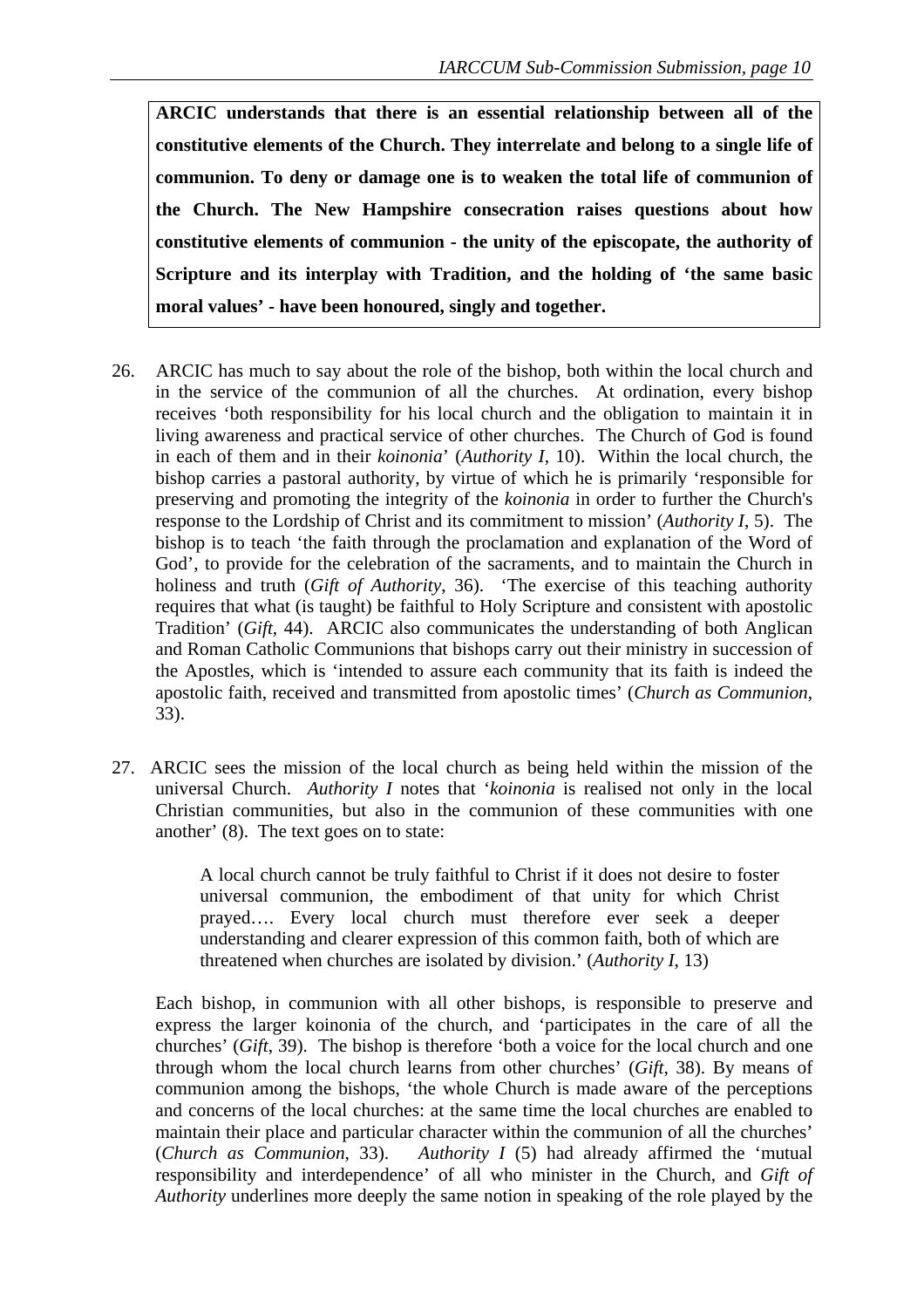college of bishops in maintaining the unity of the Church – a topic which will be further addressed in the forthcoming section (29ff) on discernment:

'The mutual interdependence of all the churches is integral to the reality of the Church as God wills it to be. No local church that participates in the living Tradition can regard itself as self-sufficient.... The ministry of the bishop is crucial, for his ministry serves communion within and among local churches. Their communion with each other is expressed through the incorporation of each bishop into a college of bishops. Bishops are, both personally and collegially, at the service of the communion …' (*Gift*, 37).

28. While communion with other local churches safeguards the Church's unity and catholicity, this is not to result in a narrow uniformity. The challenge and responsibility of bishops in this regard is 'so to exercise their ministry that they promote the unity of the whole Church in faith and life in a way that enriches rather than diminishes the legitimate diversity of local churches' (*Gift of Authority*, 33). A diversity of traditions, faithful to the Word revealed in Jesus Christ, is indeed 'the practical manifestation of catholicity and confirms rather than contradicts the vigour of Tradition' (*Gift*, 27). *Church as Communion* speaks of a legitimate diversity in liturgies and forms of spirituality, in ways of exercising authority and canonical structure, in theological approaches, and in diverse theological expressions of the same doctrine (36, 43). The text notes: 'These varieties complement one another, showing that, as the result of communion with God in Christ, diversity does not lead to division; on the contrary, it serves to bring glory to God for the munificence of his gifts' (36). The text proceeds to speak about the framework within which that diversity is held together, including a reference to a common ministry of oversight:

> Amid all the diversity that the catholicity intended by God implies, the Church's unity and coherence are maintained by the common confession of the one apostolic faith, a shared sacramental life, a common ministry of oversight and joint ways of reaching decisions and giving authoritative teaching. (39)

- ♦ **From the perspective of ARCIC's understanding of the episcopate, we conclude that the collegiality of bishops is seriously affected if the majority of bishops in the Anglican Communion will neither receive nor recognise the ministry of the Bishop of New Hampshire.**
- ♦ **How can a bishop whose ordination made him a cause of controversy (leading others to break communion with him and with those who consecrated him) represent the local community in the councils of the Church? How can he mediate the unity of the universal Church to his diocese when he is at odds with large segments of the universal church, the latter arguing that he has departed from the moral teaching of the apostolic faith?**
- ♦ **Does not this situation damage both the communion of the local church of New Hampshire and the communion of the diocese of New Hampshire with all churches in the Anglican Communion?**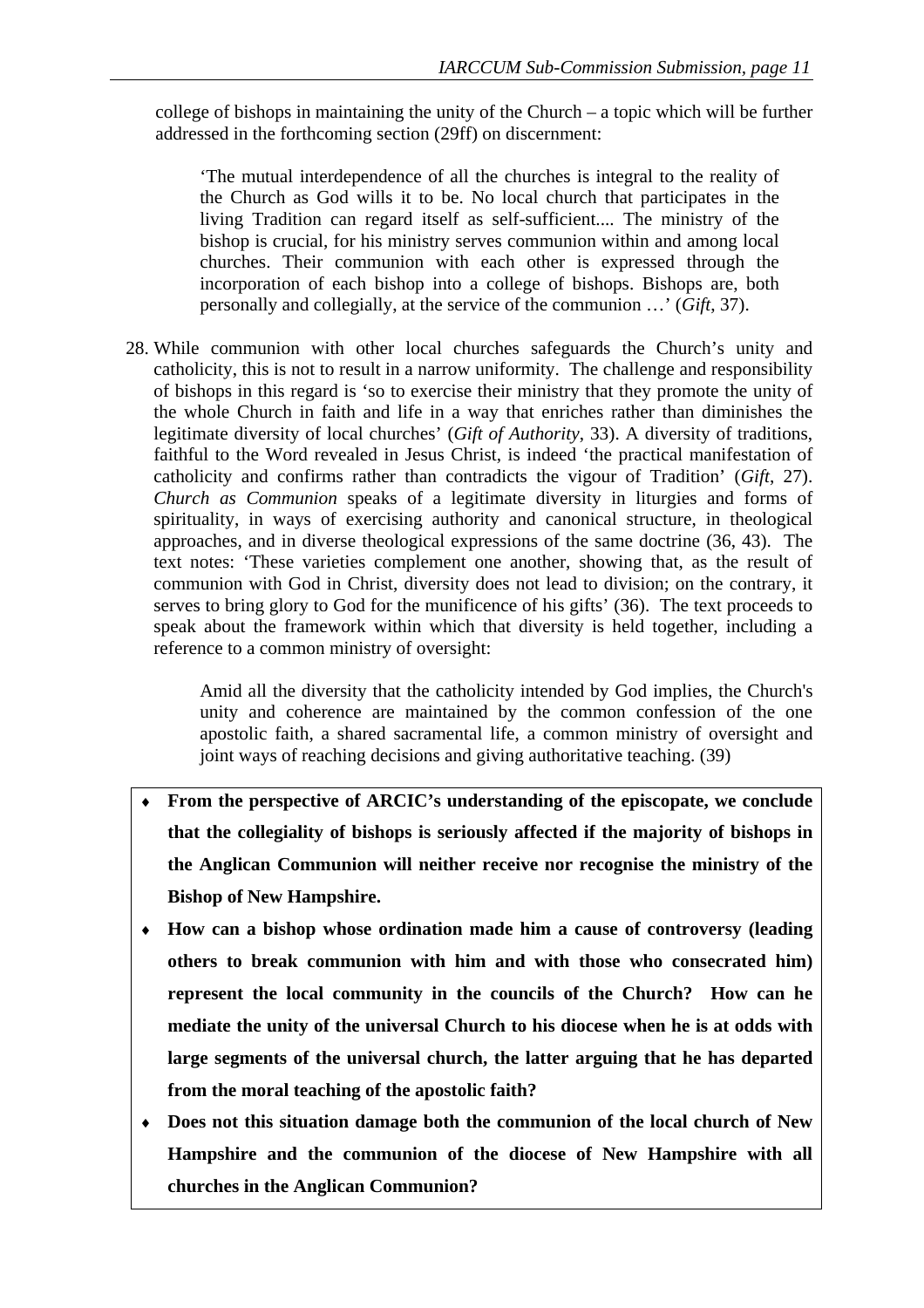#### **C. Discernment in the communion of the Church, authority and the use of Scripture and Tradition**

29. *Church as Communion* notes that tensions are inevitable in the life of the Church. Some are creative tensions, others are not:

> Some may cause a loss of continuity with apostolic Tradition, disruption within the community, estrangement from other parts of the Church. Within the history of Christianity, some diversities have become differences that have led to such conflict that ecclesial communion has been severed. Whenever differences become embodied in separated ecclesial communities, so that Christians are no longer able to receive and pass on the truth within the one community of faith, communion is impoverished and the living memory of the Church is affected. (30)

Amid internal tension and conflict, it is the Church's task to 'distinguish between tolerable and intolerable diversity in the expression of the apostolic faith'. *Church as Communion* adds that 'in the area of life and practice the Church has to discover what is constructive and what is disruptive of its own communion' (40).

- 30. These evocative citations serve to highlight the decisive importance of discernment, most especially when the unity of the communion is at stake. This sub-commission's reflections on ARCIC's understanding of Christian discernment are offered mindful of the discernment process with which the Anglican Communion and its churches are currently engaged.<sup>25</sup> Our reflections also have in mind the New Hampshire consecration, which was itself the result of processes of discernment on the diocesan and provincial levels. The Diocese of New Hampshire issued a statement noting that they 'faithfully and prayerfully considered and followed a Spirit-led process' in their election of a new bishop.<sup>26</sup> As we have already seen, these processes of discernment all have broad ecclesiological implications, and with these in mind we turn to what ARCIC has to say about the nature of discernment in communion.
- 31. In the Elucidation of *Authority I*, ARCIC notes that in all it says, it takes for granted two fundamental principles: 'that Christian faith depends on divine revelation and that the Holy Spirit guides the Church in the understanding and transmission of revealed truth' (1). All Christian discernment has as its foundational reference point God's revelation in Christ, who 'sums up in himself the whole of God's self-disclosure' (*Authority I*, Elucidation, 2). Christian discernment is therefore always a seeking of the guidance of the Holy Spirit, a discerning of the mind of Christ, an attentiveness to how God speaks into a particular situation. This discernment is not principally a matter of subjective insight; it is done in communion, recognising the objectivity and givenness of the Word that addresses us.

<sup>&</sup>lt;sup>25</sup> The 'Guide for Ecumenical Partners', issued by the Anglican Communion Office following the Primates' Meeting of Oct. 15-16, 2003, anticipated the consequences of the New Hampshire consecration and spoke of the (forthcoming) discernment process in the following terms: 'Questions remain about the nature, extent and duration of this impaired or broken communion. Will a breach in Communion between two parts of the Anglican Communion mean a Communion-wide split with each province having to choose between one side or the other? How will these divisions affect the relationship of each province with the See of Canterbury as the centre of unity of the Communion?' (Anglican Communion News Service, October 17, 2003).

<sup>&</sup>lt;sup>26</sup> Statement from the Diocese of New Hampshire, October 17, 2003 (Anglican Communion News Service 3639). Regarding the discernment process at the General Synod of the Episcopal Church USA, see the statement of ECUSA Primate and Presiding Bishop Frank Griswold, August 8, 2003 (General Convention website).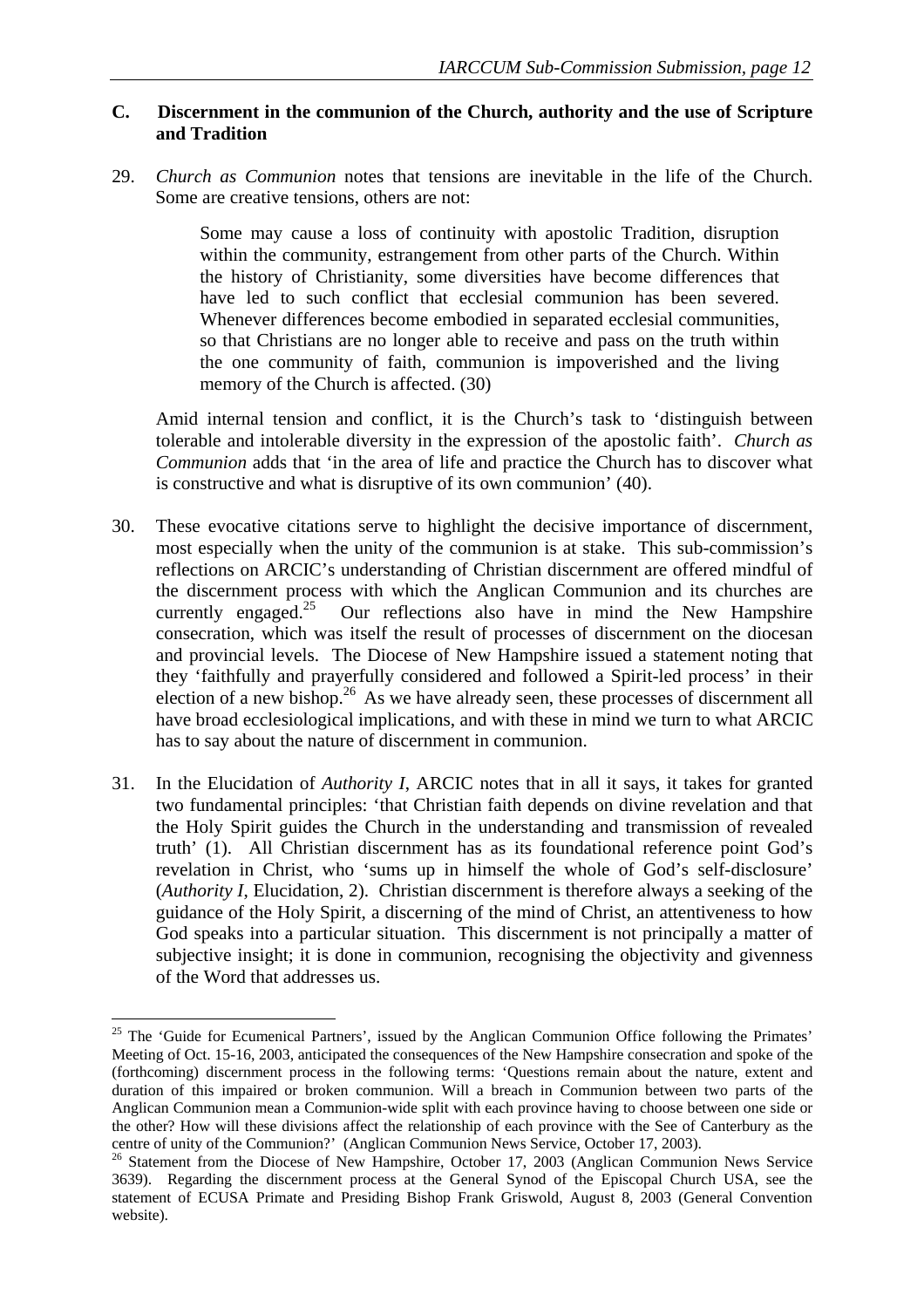- 32. Scripture and Tradition play foundational roles in Christian discernment. The fullness of revelation manifest in Jesus Christ is mediated to the Church of subsequent generations by the apostolic community's reception of that revelation, as recorded in the New Testament. The Commission states clearly and strongly the place and authority of the Scriptures: 'Scriptures are the uniquely inspired witness to divine revelation' (*Authority I Elucidation* n.2). Within Tradition the Scriptures occupy a 'normative place' and are 'uniquely authoritative'; the Church is 'constantly to measure its teaching, preaching and action' against the Scriptures (*Gift*, 19). In ARCIC's understanding, Scripture and Tradition are indelibly bound together. Scripture arises from the living proclamation of the Church and the formation of the Canon takes place within it (*Gift*, 22). However, every generation needs 'prophetically to translate' the Gospel (*Authority I*, 15). 'Tradition is a dynamic process, communicating to each generation what was delivered once for all to the apostolic community. Tradition is far more than the transmission of true propositions concerning salvation' (*Gift*, 14). The handing on involves stating the Gospel message in new ways. Yet all such restatement 'must be consonant with the apostolic witness recorded in the Scriptures' (*Authority I*, 15). Finally, the Gospel 'is fully understood only within the Church. God's revelation has been entrusted to a community.' Hence, individualistic interpretation of the Scriptures is 'incompatible with the nature of the authority of the revealed Word of God. Word of God and Church of God cannot be put asunder' (*Gift*, 23).
- 33. ARCIC understands bishops as having a vital role in the process of discernment, bearing 'a special responsibility for promoting truth and discerning error' (*Authority I*, 18) and for preserving and promoting communion; but this is never exercised apart from the whole body of the faithful. The 'interaction of bishop and people' in this exercise of discernment and teaching 'is a safeguard of Christian life and fidelity' (*Authority I*, 18). *Church as Communion* reflects on this interaction, noting:

In responding to the insights of the community, and of the individual Christian, whose conscience is also moulded by the same Spirit, those exercising oversight seek to discern what is the mind of Christ. Discernment involves both heeding and sifting in order to assist the people of God in understanding, articulating and applying their faith. (32)

*The Gift of Authority* develops this further by emphasising the role of the whole people of God as bearers of the living tradition: discernment is the duty of all, together in communion. Each Christian who is seeking to follow Christ and who is incorporated into the life of the Church has a sense of faith, and 'when this capacity is exercised in concert by the body of the faithful we may speak of the exercise of the *sensus fidelium*' (*Gift*, 29; cf. *Authority I Elucidation*, 3-4). The Church is like a symphony in which all have a part to play; all are walking together on the way. 'Consulting the faithful is an aspect of episcopal oversight' (*Gift*, 38).

34. ARCIC texts also reflect on the decisive role of the college of bishops and synodal and collegial structures in the Church's discernment.

> 'When bishops take counsel together they seek both to discern and to articulate the *sensus fidelium* as it is present in the local church and in the wider communion of churches. Their role is magisterial: that is, in this communion of the churches, they are to determine what is to be taught as faithful to the apostolic Tradition.'(*Gift*, 38)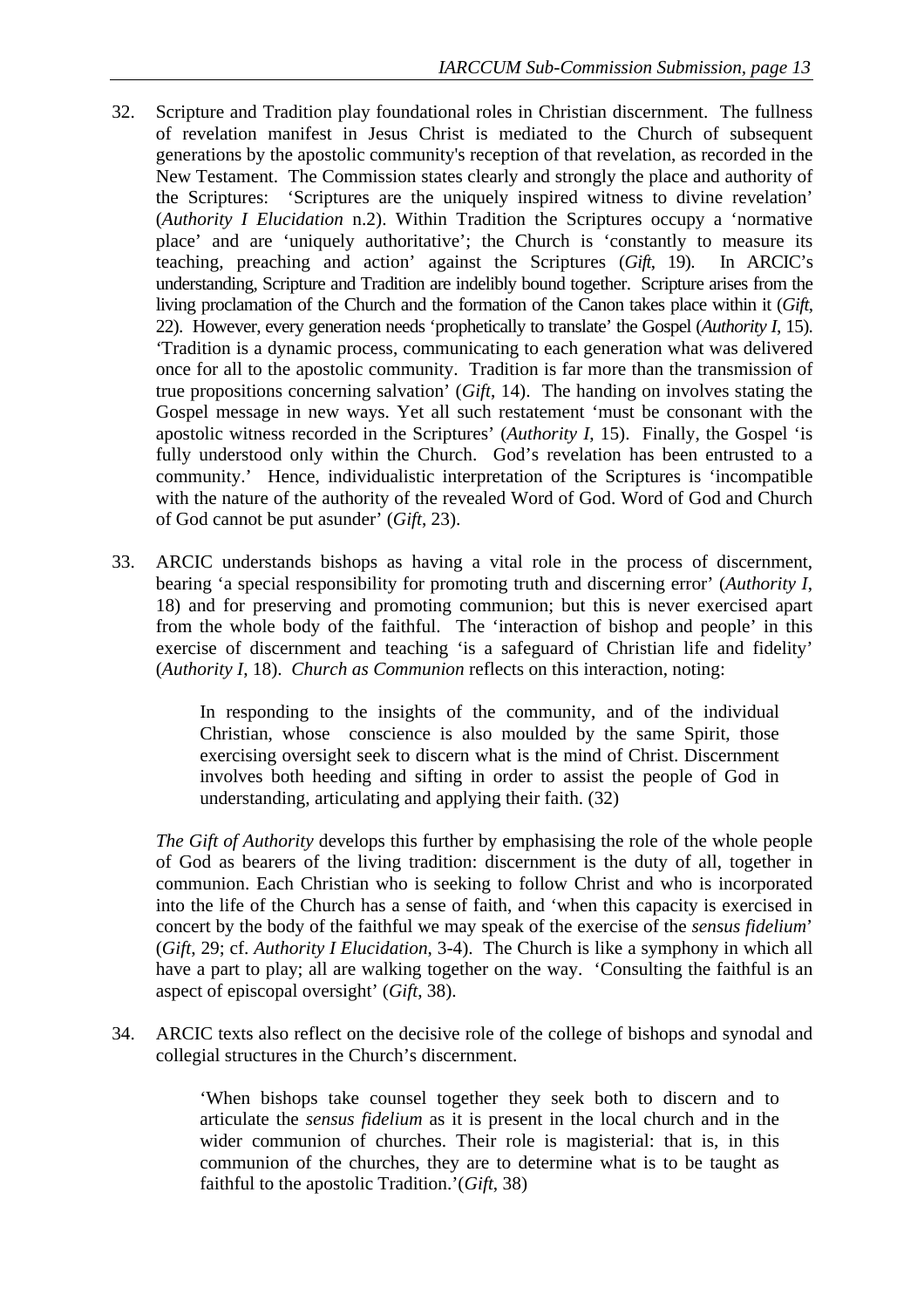The teaching office, which 'is not above the Word of God but serves it' (*Gift* cites *Dei Verbum*, n.10), is exercised in communion. As *Gift of Authority* puts it: 'the authenticity of the teaching of individual bishops is evident when this teaching is in solidarity with that of the whole episcopal college. The exercise of this teaching authority requires that what it teaches be faithful to Holy Scripture and consistent with apostolic Tradition' (*Gift*, 44). Both personally and collegially, bishops are to be concerned with synodality 'in all its expressions':

These expressions have included a wide variety of organs, instruments and institutions, notably synods or councils, local, provincial, worldwide, ecumenical. The maintenance of communion requires that at every level there is a capacity to take decisions appropriate to that level. When those decisions raise serious questions for the wider communion of churches, synodality must find a wider expression. (*Gift*, 37; cf *Church as Communion*, 45; *Authority I*, 16)

When a discernment process issues forth in authoritative teaching, an important role is also played by the reception of this teaching by the faithful as an authentic expression of the apostolic faith. Particularly in challenging situations, or when contradictory interpretations of Scripture or Tradition are proposed, Christian discernment in the Church requires the participation of the whole body of believers, not only of those charged with the ministry of memory and teaching (*Gift*, 43). The people of God must be able to recognise that what is presented as authoritative teaching expresses the apostolic faith and operates within the truth of Christ, the Head of the Church. In the formulation of *Authority I Elucidation* (3), reception 'does not create truth nor legitimize the decision', but 'is the final indication that such a decision has fulfilled the necessary conditions for it to be a true expression of the faith' (cf *Authority I*, 6, 16; *Church as Communion*, 32).

- 35. Finally, ARCIC also touches briefly on the role of the bishop of a principal see in the Church's discernment, reflects at length on a universal primacy which would serve the *koinonia* of the Church, and invites cooperation between our churches in discernment.
	- ♦ *Authority I* notes that it is the duty of a bishop of a principal see to assist the bishops of his region to promote right teaching, unity and the Church's mission. 'When he perceives a serious deficiency in the life or mission of one of the churches he is bound, if necessary, to call the local bishop's attention to it and to offer assistance' (*Authority I*, 11).
	- ♦ Regarding a universal primacy, what *Authority I* notes is that 'if God's will for the unity in love and truth of the whole Christian community is to be fulfilled, this general pattern of the complementary primatial and conciliar aspects of *episkope* serving the *koinonia* of the churches needs to be realised at the universal level (23; cf. *Gift*, 46). While our two Communions haven't yet reached full consensus on a universal primacy, ARCIC has explored this subject intermittently for thirty years, and its reflections are an integral part of its reflection on discernment. *The Gift of Authority* envisioned a primacy which would help to 'uphold the legitimate diversity of traditions, strengthening and safeguarding them in fidelity to the Gospel' (*Gift*, 60; cf. 47).
	- ♦ Regarding consultation between our two Communions, *Gift of Authority* noted: 'For the sake of *koinonia* and a united Christian witness to the world, Anglican and Roman Catholic bishops should find ways of cooperating and developing relationships of mutual accountability in their exercise of oversight' (58). We see the invitation for this sub-commission to offer these reflections as a valuable example of the latter.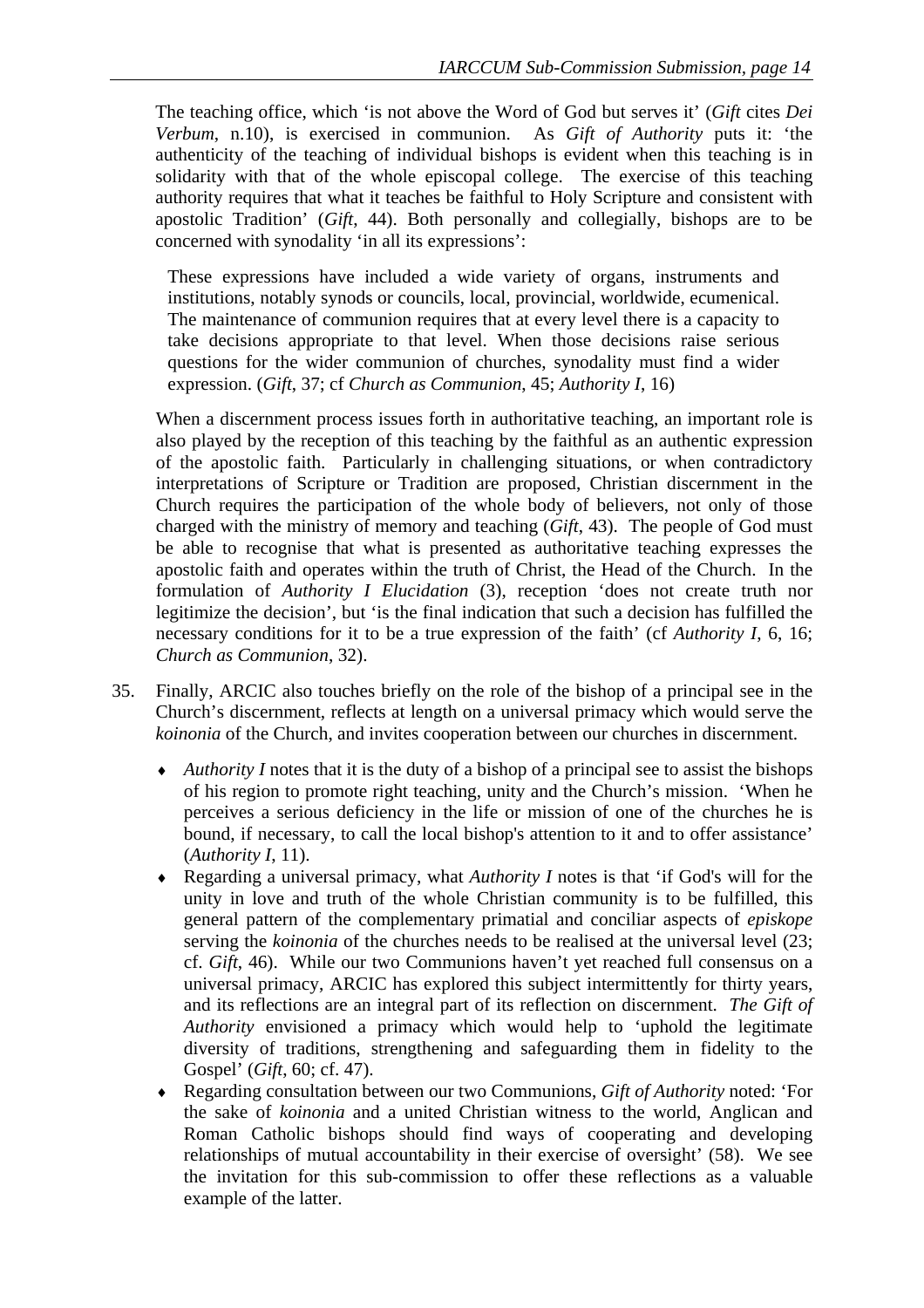ARCIC's thorough treatment of discernment within the Church offers various insights to the Anglican Communion in its current discernment process, and raises numerous questions, among which we would highlight the following:

**ARCIC is clear about the normative role of Scripture within the Tradition of the Church and the need to have recourse to Scripture and Tradition in discerning the will of Christ. The teaching of the Anglican Communion on the issue of homosexuality is set forth in Resolution 1.10 of the 1998 Lambeth Conference. Roman Catholic teaching is stated in the** *Catechism of the Catholic Church* **(nn.2357-59). Both see their conclusions as grounded in Scripture and Tradition. While in recent times differing interpretations of Scripture have emerged with regard to the issue of homosexuality, the traditional teaching continues to be upheld by our two Communions. In this context, should there not be restraint within Anglican Provinces while together in the communion of the Church we seek the guidance of the Holy Spirit regarding issues facing us?**

**ARCIC holds that the maintenance of communion requires that decisions which raise questions for the wider communion of churches be addressed in appropriately wide synodal structures and processes.** 

- **Should the decision to ordain a priest in a committed same sex relationship for the office and work of a bishop be taken in a local or regional church when the matter is considered to touch the moral life of the whole Church?**
- **The fact that the New Hampshire Consecration took place in opposition to Resolution 1.10 passed by the bishops at the Lambeth Conference, to Resolution 34 of ACC 12, to the statement of the Primates' Meeting in October 2003, and to a public statement of the Archbishop of Canterbury, would seem to call into question the processes of discernment in communion, and in particular the place of the episcopate and the ministry of primacy in their respective responsibilities for the maintenance of unity in the Anglican Communion. When individual dioceses and provinces act autonomously against the recommendations of the Communion's instruments of unity, at what cost is this done?**
- **How can these instruments of unity more effectively serve and safeguard the**  *koinonia* **of the Anglican Communion?**
- **How can the effective governance of the Church on diocesan and provincial levels be complemented by collegial and primatial structures in such a way that the unity of the Anglican Communion is creatively maintained in the Apostolic faith and not under recurring threat of dissolution?**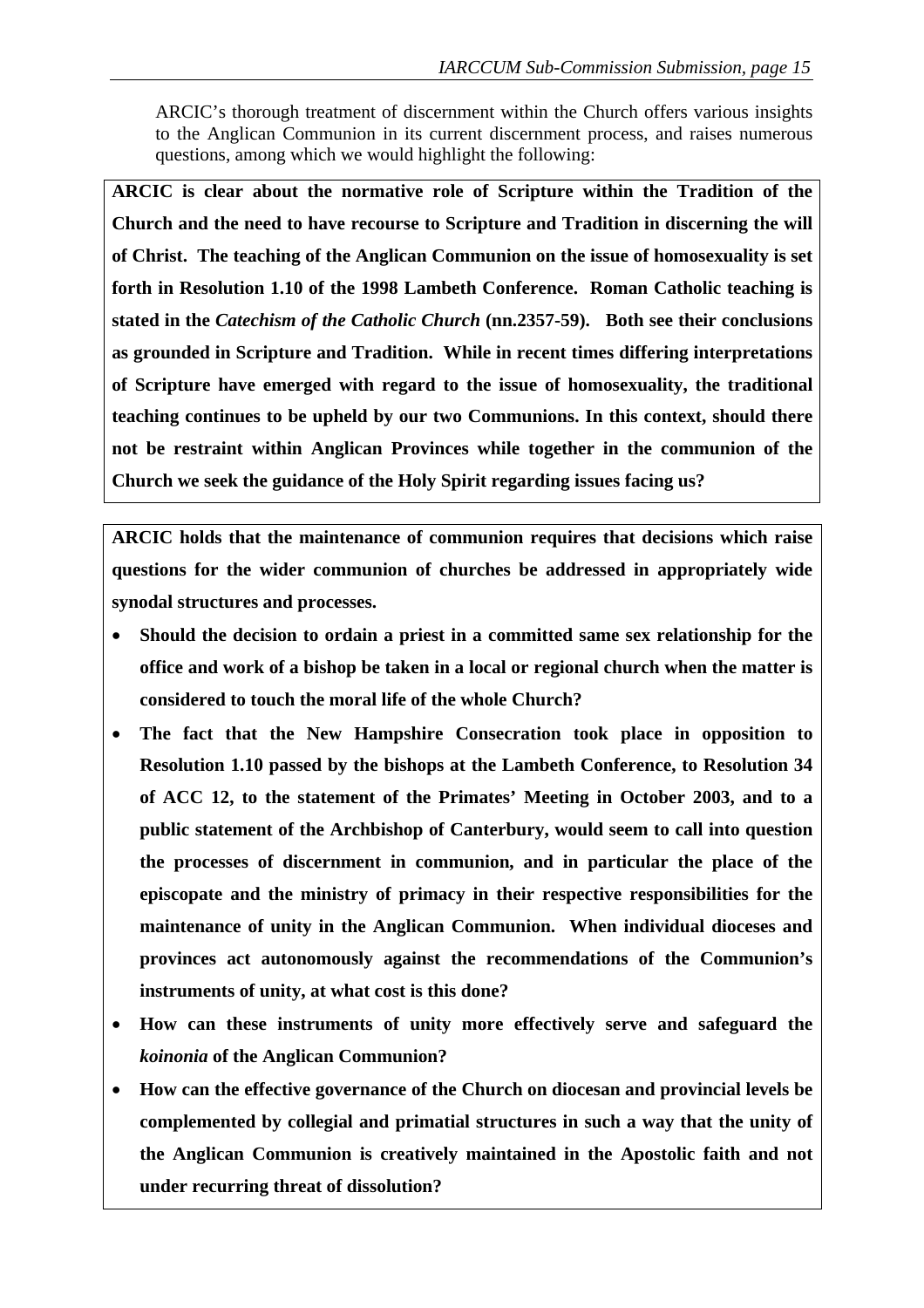Alongside these questions, those posed to the Anglican Communion at the end of *The Gift of Authority* about authority and decision-making in the life of the Church seem particularly pertinent:

**Is the Communion open to the acceptance of instruments of oversight which would allow decisions to be reached that, in certain circumstances, would bind the whole Church? When new questions arise which, in fidelity to Scripture and Tradition, require a united response, will these structures assist Anglicans to participate in the**  *sensus fidelium* **with all Christians? To what extent does unilateral action by provinces or dioceses in matters concerning the whole Church, even after consultation has taken place, weaken** *koinonia***?(** *Gift***, 56)** <sup>27</sup>

#### **D. The qualities and obligations of communion**

- 36. *Church as Communion* also stresses that our *koinonia* is a participation in the life and love of the Trinity, and must therefore be modelled on and grounded in the love which is at the heart of the divine life (15). 'It is a life of shared concern for one another in mutual forbearance, submission, gentleness and love; in the placing of interests of others above the interests of self; in making room for each other in the body of Christ…'(45). It includes a sharing in one another's joys and sorrows, a common responsibility for maintaining unity and peace, and a mutual giving and receiving of gifts because of the fellowship that exists in Christ.
	- When fundamental changes arise which may impair the communion of the **Church, then concern for others, mutual forbearance, deferring to others, putting the interest of others above one's own are marks of the way of communion. We ask whether these attitudes were shown towards all sections of the Anglican Communion and towards the holders of all shades of opinion in the Communion in the recent decisions of New Hampshire and New Westminster.**
	- ♦ **We ask how these attitudes can be fostered during this period of discernment in the Anglican Communion. Whose responsibility is it in the Anglican Communion to nurture the qualities and obligations of communion as it seeks to discern a common mind, in fidelity to the Apostolic faith, when facing new and potentially divisive questions and how is this to be done?**

<sup>&</sup>lt;sup>27</sup> *Gift* (53) also takes note of the 1998 Lambeth Conference Resolution which requested the Primates' Meeting to initiate a study in each province 'on whether effective communion, at all levels, does not require appropriate instruments, with due safeguards, not only for legislation, but also for oversight … as well as on the issue of a universal ministry in the service of Christian unity' [Resolution III, 8 (h)].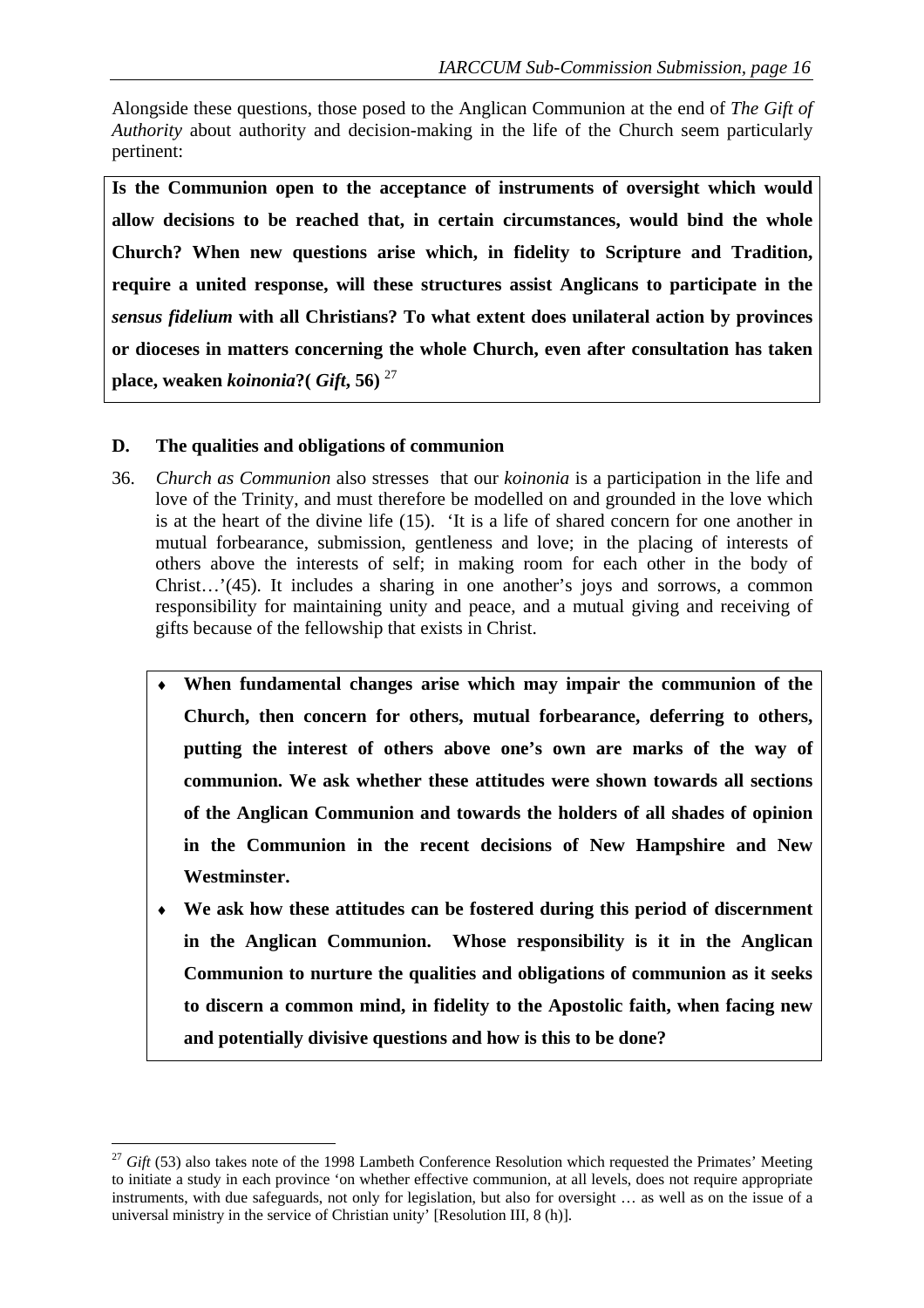#### **E. Morals and discerning in communion**

- 37. In its 1994 Agreed Statement *Life in Christ: Morals, Communion and the Church*, ARCIC addressed the Church's moral teaching. In this context, the Commission briefly touched upon the question of homosexual relationships, affirming a significant degree of common teaching, $^{28}$  while also drawing attention to remaining differences in Anglican and Roman Catholic approaches.<sup>29</sup> We are mindful that our sub-commission has not been asked to reflect directly on questions pertaining to human sexuality, but rather, to address the ecclesiological implications arising from the recent developments in the Anglican Communion in light of the work of ARCIC. In what follows, we draw attention to three themes in ARCIC's work on morals which complement the topics presented in our previous sections on *koinonia* and discernment. They are:
	- a) the relationship that ARCIC sees between communion and the process of moral judgement;
	- b) the foundational moral positions that are held in common by Anglicans and Roman Catholics and an understanding of the factors that have led to divergences between us on certain matters;
	- c) the mutually felt need for common study, consultation and common witness on moral questions.

The relevance of these three themes to the debate about homosexuality is evident.

38. First, the subtitle of *Life in Christ*, namely '*Morals, Communion and the Church*', reflects the close relationship upheld by ARCIC between morals and the communion of the Church. The text begins by noting that Church doctrines and morals are closely inter-connected (2), and that 'authentic Christian unity is as much a matter of life as of faith' (Co-Chair's Preface). The Preface reiterates the statement made in *Church as Communion* (45) that 'acceptance of the same basic moral values' and 'the sharing of the same vision of humanity created in the image of God and re-created in Christ' are constitutive elements of ecclesial communion. The text (3) notes that our *koinonia* determines 'both the structure of the moral order and the method of the Church's discernment and response':

> Life in Christ is a life of communion.... (C)ommunion means that members of the Church share a responsibility for discerning the action of the Spirit in the contemporary world, for shaping a truly human response, and for resolving the ensuing moral perplexities with integrity and fidelity to the Gospel. (96- 97)

 $\overline{a}$ 28 Regarding homosexual relationships, *Life in Christ* (87) notes: 'Both our communions affirm the importance and significance of human friendship and affection among men and women, whether married or single. Both affirm that all persons, including those of homosexual orientation, are made in the divine image and share the full dignity of human creatureliness. Both affirm that a faithful and lifelong marriage between a man and a woman provides the normative context for a fully sexual relationship. Both appeal to Scripture and the natural order as the sources of their teaching on this issue. Both reject, therefore, the claim sometimes made, that homosexual relationships and married relationships are morally equivalent, and equally capable of expressing the right ordering and use of the sexual drive. Such ordering and use, we believe, are an essential aspect of life in Christ.

<sup>&</sup>lt;sup>29</sup> '... our different approach to the formulation of law are relevant (cf. Para 52). Roman Catholic teaching holds that homosexual activity is 'intrinsically disordered', and concludes that it is always objectively wrong. This affects the kind of pastoral advice that is given to homosexual persons. Anglicans could agree that such activity is disordered; but there may well be differences among them in the consequent moral and pastoral advice they would think it right to offer to those seeking their counsel and direction' (*Life in Christ*, 87).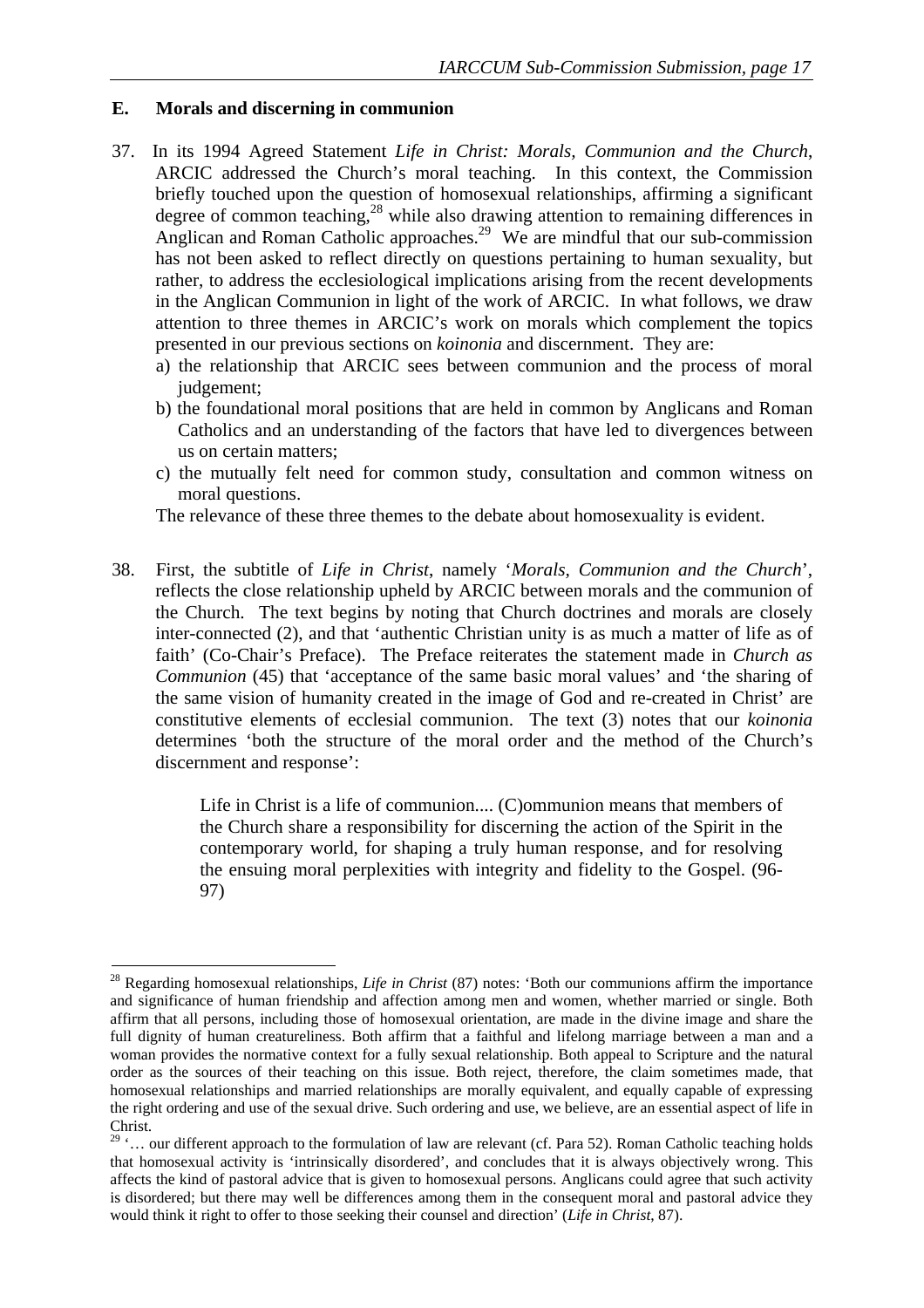39. Secondly, *Life in Christ* reflects upon the common foundations that Anglicans and Roman Catholics share on moral questions, but also identifies divergences on particular issues, and explores underlying reasons for those divergences. Regarding common foundations, the text notes that both Anglicans and Roman Catholics 'appeal to a shared tradition' and 'recognize the same Scriptures as normative of that tradition', respecting the role of reason in moral discernment (102). We derive from that common heritage a shared vision of human nature and destiny fulfilled in Christ, upholding the same fundamental moral values and identifying common general principles for discerning the mind of Christ on moral questions (1, 12, 23-32, 96). Our centuries of separation led to a breakdown in communication and to developments in our moral teachings and practices 'in isolation from each other' (88; cf. 89); the resulting differences, however, are not on the level of fundamental moral values, but on their application or implementation in practical judgments (37, 83, 84, 86, 88, 96). Reflecting on these differences, *Life in Christ* notes divergent views on the way in which authority on moral matters 'is most fruitfully exercised and the common good best promoted' (49):

> Anglicans affirm that authority needs to be dispersed rather than centralized, that the common good is better served by allowing to individual Christians the greatest possible liberty of informed moral judgment, and that therefore official moral teaching should as far as possible be commendatory rather than prescriptive and binding. Roman Catholics, on the other hand, have, for the sake of the common good, emphasized the need for a central authority to preserve unity and to give clear and binding teaching. (49; cf. 52)

 Could it not be that, in our drawing together, we can learn from one another and take advantage of the complementary value of both these factors of moral discernment?

- 40. Thirdly, *Life in Christ* proposes that steps should be taken even at the present stage of our journey towards unity in view of dealing together with moral issues. It argues for the importance of such a shared approach from the need to give common witness to the world. 'The urgency of the times and the perplexity of the human condition demand that (our two Communions) now do all they can to come together to provide a common witness and guidance for the well-being of humankind and the good of the whole creation' (88). The final section of the text, entitled 'Towards moral integrity and full communion', draws helpful connections between the desire of Anglicans and Roman Catholics for full communion and the desire to resolve our differences on certain moral teachings, noting concisely that the integrity of our moral response requires a movement towards full communion (99ff; 3). After highlighting the benefits of further exchange between our two traditions on moral questions, the Agreed Statement concludes by proposing that 'steps should be taken to establish further instruments of co-operation between our two Communions at all levels of church life (especially national and regional), to engage with the serious moral issues confronting humanity today' (103). Such co-operation would be 'a practical way of expressing the communion we already enjoy, of moving towards full communion, and of understanding more clearly what it entails; without such collaboration we run the risk of increasing divergence' (104).
- 41. ARCIC's proposal for a communion-seeking approach to moral matters by Anglicans and Roman Catholics has, unfortunately, had limited fulfilment The degree of communion that exists between us has, indeed, been put at risk by both our churches when they have made statements, or acted, on matters that affect communion without taking the other into due consideration. The bishops gathered at Mississauga in May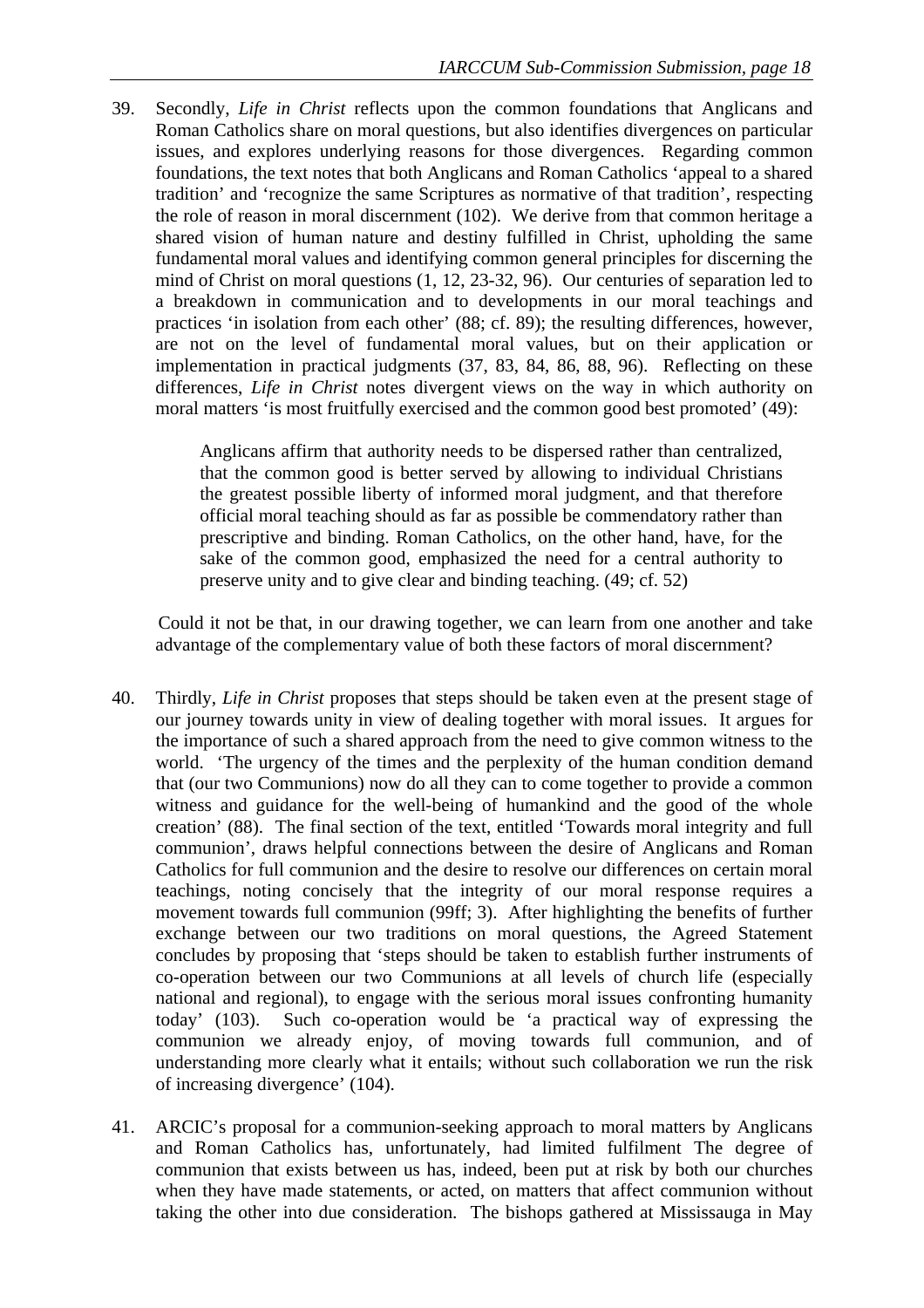2000 took up this issue again. They expressed the hope that their Action Plan would in future promote collegiality through various means, including 'examining ways of ensuring formal consultation prior to one Church making decisions on matters of faith and morals which would affect the other Church, keeping in view the agreed statements of ARCIC.'

**The decision of an Anglican diocese and province to consecrate as bishop a priest who is in a same-sex relationship seems to us to call into question the criteria for moral discernment that we have found in the ARCIC agreed statement on moral matters. Specifically we ask:**

- **Has the decision given sufficient weight to the commonly-held belief, shared by ARCIC, that teaching on homosexuality touches those 'basic moral values' about which agreement is needed in order to establish and preserve communion; and that consequently significant decisions about it should be taken only with the agreement of those who are in communion with each other?**
- **When moral discernment on an issue that matters for communion is undertaken by one part of the Anglican Communion independently of the rest of the Communion, and actions are taken on the basis of that discernment, are not the same kind of fractures of communion that have occurred, and still exist, between Anglicans and Roman Catholics liable to occur within the Anglican Communion?**
- **When such decisions are made by one part of the Anglican Communion with little attentiveness to the ecumenical relationships of their Communion with other churches and Christian bodies, is there not an undermining of the movement towards restoration of full communion to which the churches are committed, and does not there occur by default a serious diminishment of what our relations and our dialogue have already achieved?**
- **Could not the Anglican Communion, as it struggles with this issue, offer a model of how moral discernment might be done, in communion, in a way that takes full advantage of the grace that communion brings to such endeavour?**

#### **E. Conclusion**

42. There is an immense amount to be grateful for in the recent developments within Anglican-Roman Catholic relations. Our international commissions have produced valuable work and have given us reasons for hope. Relations between Archbishops of Canterbury and the Holy See have grown and deepened. There are an impressive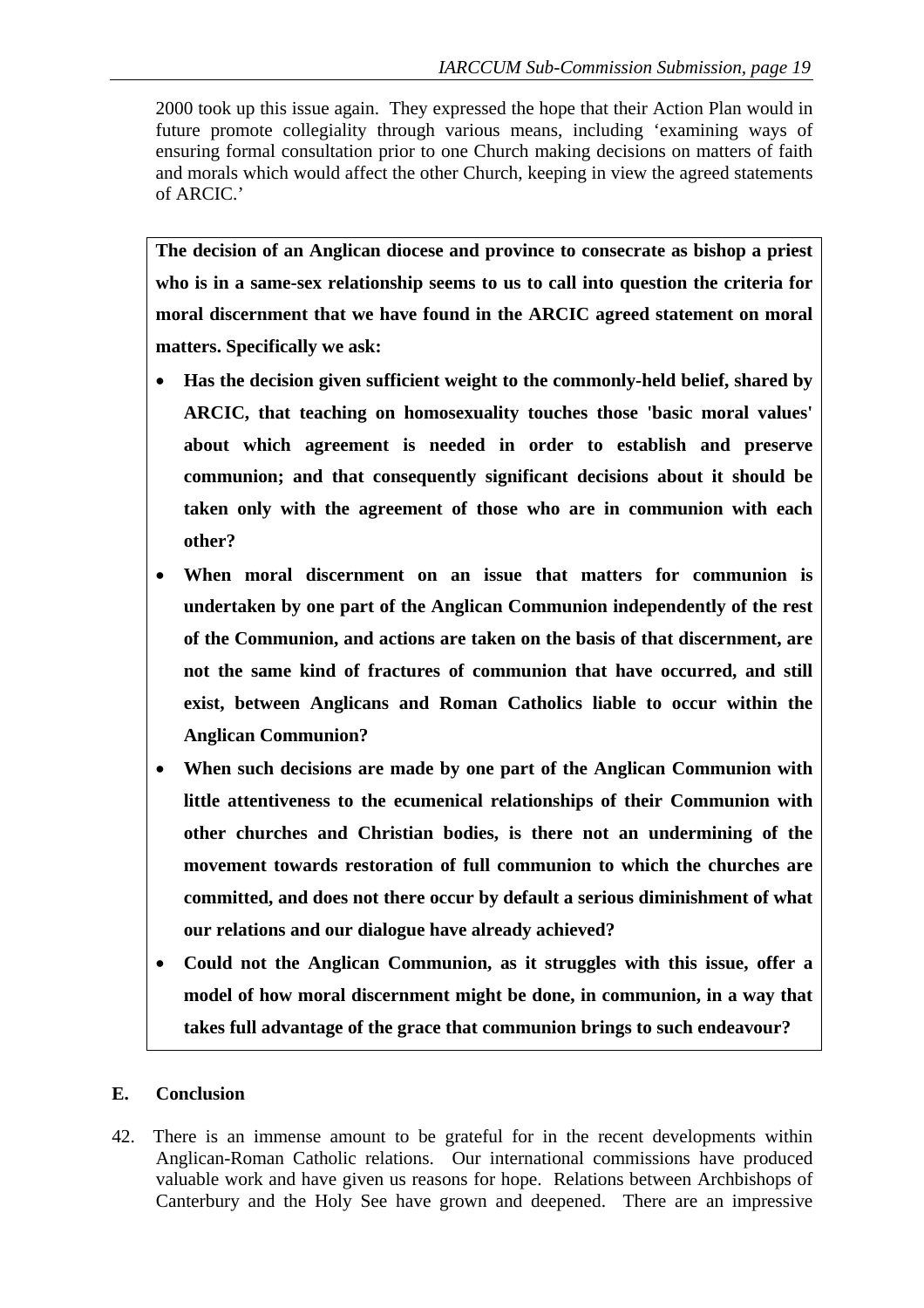number of instruments for theological dialogue, maintaining communication, and fostering relations between Anglicans and Roman Catholics - reminders of how deeply our relationship has evolved over the past decades. What we have achieved and the hope this has given rise to accentuate the pain and awkwardness of the current situation for us.

- 43. One concern which has motivated us is the desire to preserve that which has been gained through our theological dialogue. That is why in writing this report we have particularly wished to show the ways in which we have together articulated our understanding of communion and the dynamics and structures which nurture and sustain it. Communion is simultaneously both a gift and a calling; it makes demands. All through its history, by God's grace, the Church has been striving to bear witness to this gift and respond to the calling, and to accept its demands. The living of communion in history requires an effective way of dealing with new and difficult issues, so as to be able to continue to live and grow together. This applies both within the Roman Catholic Church and the Anglican Communion, respectively, and it applies also between us as we make every effort to grow closer in our life and witness, in search of the unity which we believe is the will of Christ.
- 44. We have tried to show how the decision of the Episcopal Church USA to proceed with the recent consecration despite sustained strong opposition from large segments of the Anglican Communion calls into question significant portions of our agreed statements on authority and ecclesiology: the nature of ecclesial communion; the mutual interdependence of churches; the role of episcopal and collegial authority in maintaining the unity of the communion; the process of discernment in the communion of the Church, and the decisive role of Scripture and Tradition therein. This decision also challenges our mutual claim that we uphold a shared vision of human nature and the same fundamental moral values.
- 45. We believe that interdependence is of the essence of communion. It causes us concern that the New Hampshire consecration went ahead contrary to the resolutions and requests of the Anglican instruments of unity. Archbishop Runcie's warning of the need to confront the 'shibboleth of autonomy' and choose between independence and interdependence has taken on a new urgency in the light of recent events. The new obstacles which have arisen need to be addressed in the strength of our increasingly shared understanding of the apostolic tradition, and with a great resolve born of the profound conviction that communion matters crucially; it is what the world most needs and what the Church empowered by the Holy Spirit (2 Cor 13:13) is charged to show forth and minister.
- 46. If Anglican Dioceses or provinces were to embrace the notion of a "local option" for important decisions about the teaching of the Church in matters of faith and morals, and if bonds of communion were weakened in the direction of a federation of autonomous provinces rather than a relationship of mutual responsibility and interdependence, then our consensus on the ecclesiology of communion would be seriously undermined, and perhaps irreparably damaged. A federal arrangement cannot adequately express the profound link between the visible gathering of God's people and its life giving source, and is a pale shadow of a proper ecclesiology of communion.
- 47. We have also sought to show that ARCIC's statements on *koinonia* and discernment in communion are consistent with and find a clear echo in recent Anglican (and Roman Catholic) ecclesiological statements, and are consonant with developments within the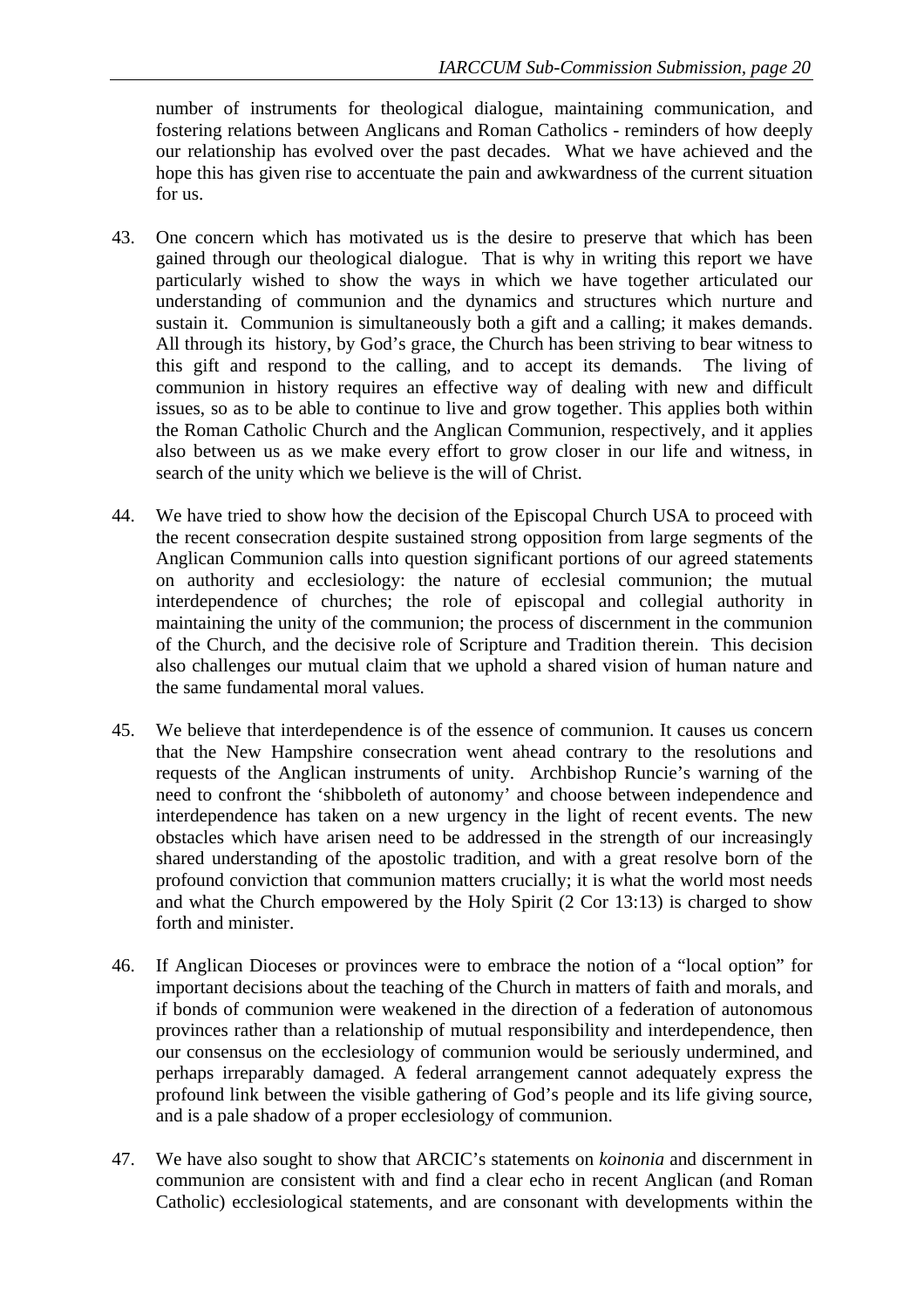Anglican Communion concerning the four instruments of unity. They are also grounded in 'the ancient common traditions' as we saw these developing in the  $4<sup>th</sup>$ century.

48. In reflecting on the effect of decisions in the Diocese of New Westminster and the Episcopal Church USA on the communion that Anglicans and Roman Catholics already share, we have taken seriously the following concerns raised frankly by representatives of the Pontifical Council for Promoting Christian Unity in recent discussions with leaders of the Anglican Communion:

*Unitatis redintegratio* n.13 singles out the Anglican Communion as *occupying a special place* among Churches and Ecclesial Communities with roots in the  $16<sup>th</sup>$  c. Reformation. On that presumption we have proceeded to maintain relations at the highest level possible. Even at difficult moments in the past we have not sought to downgrade our relations, and do not seek to do so now.

But in the same breath, we must add: the current decisions you face are of monumental ecclesiological importance.... Clearly the ecclesiological decisions you make will be a decisive factor in determining the shape of our future relations. As we see it, the kind of answer you will give to the current situation will tell us what kind of communion you are.

It is profoundly worrisome that the term communion needs increasingly to be qualified by the adjectives *impaired* and *broken*, and that ecclesiological anomalies threaten to pile up as means of responding to tensions within Anglican provinces.... Decisive in this regard, if the term 'communion' is still to be meaningfully applied, is the interpretation given to the autonomy of the Anglican provinces, and the parameters of that autonomy.

If you choose to strengthen the authority structures and instruments of unity within the Anglican Communion and find an effective means of addressing the tendency towards divergence on matters of faith and doctrine, we would clearly see this as enhancing the possibility of meaningful and fruitful dialogue in the search for Christian unity, and of an increasing commitment to shared witness and mission.

It is our overwhelming desire that the Anglican Communion stays together, rooted in the historic faith which our dialogue and relations over four decades have led us to believe that we share to a large degree.

49. The members of this sub-commission are conscious of how many Christians and others are watching the Anglican Communion, to see how it responds to its difficulties. We hope that these reflections, rooted in the work of our theological dialogue commission, will assist your discernment process as you seek the mind of Christ. We find it a hopeful sign that this small group was invited to comment on recent events in the light of the work of ARCIC. We hope that the work of IARCCUM will soon be resumed and that the Commission will be able to carry out its mandate of fostering the reception of the work of ARCIC and finding means of giving tangible expression in our ecclesial lives to the level of faith we share. We accompany the work of the Lambeth Commission with our heartfelt prayers.